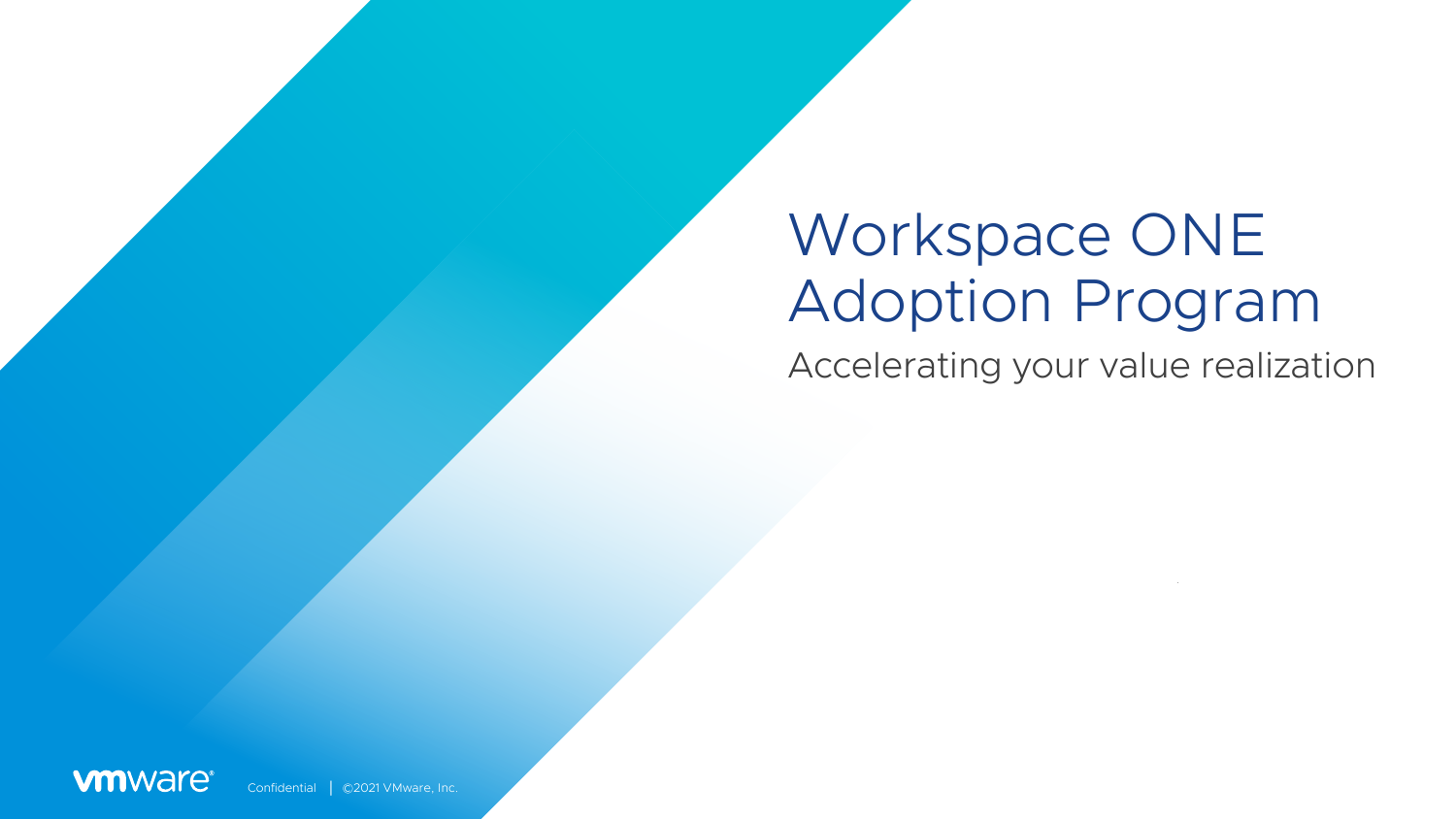## Why a Workspace ONE Adoption Campaign

An adoption campaign to accelerate the technology roll out, driving employee engagement with the Workspace ONE platform and ensuring that your organization realizes full value from this EUC project

Please view in PRESENTATION MODE to be able to access links incorporated throughout.

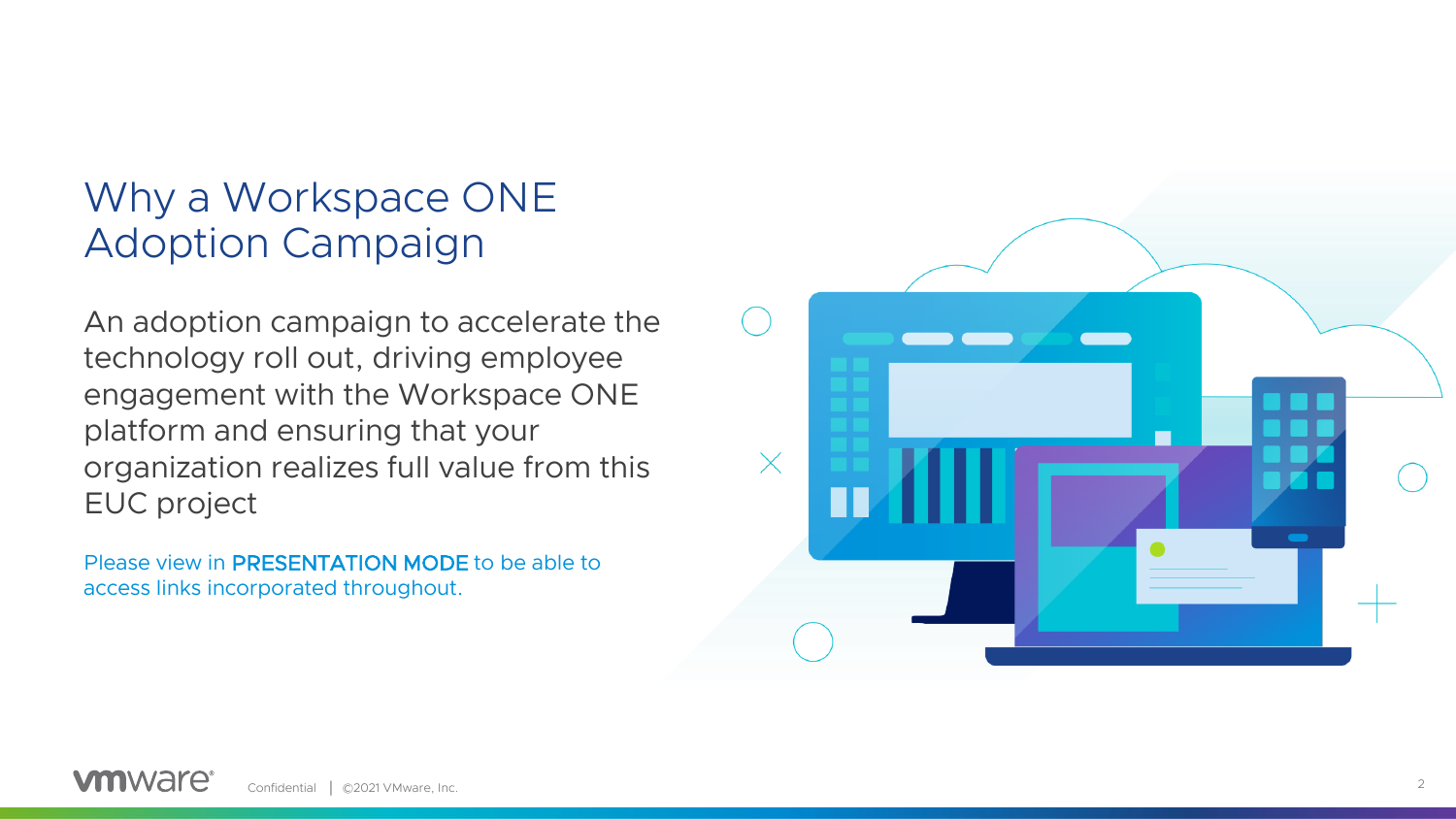### An Adoption Process Based On 5 Pillars

### Support

Provide support and monitor uptake

#### Promote

Inspire in your Workforce the desire to be more effective with Workspace ONE

#### **Educate**

Empower employees to make the most of Workspace ONE; address their questions and concerns

#### **Communication**

Explain the reasons for adopting Workspace ONE and expected outcomes for the organization, employees and their teams

#### Plan

Establish core campaign team, identify top objective and success criteria, set the campaign plan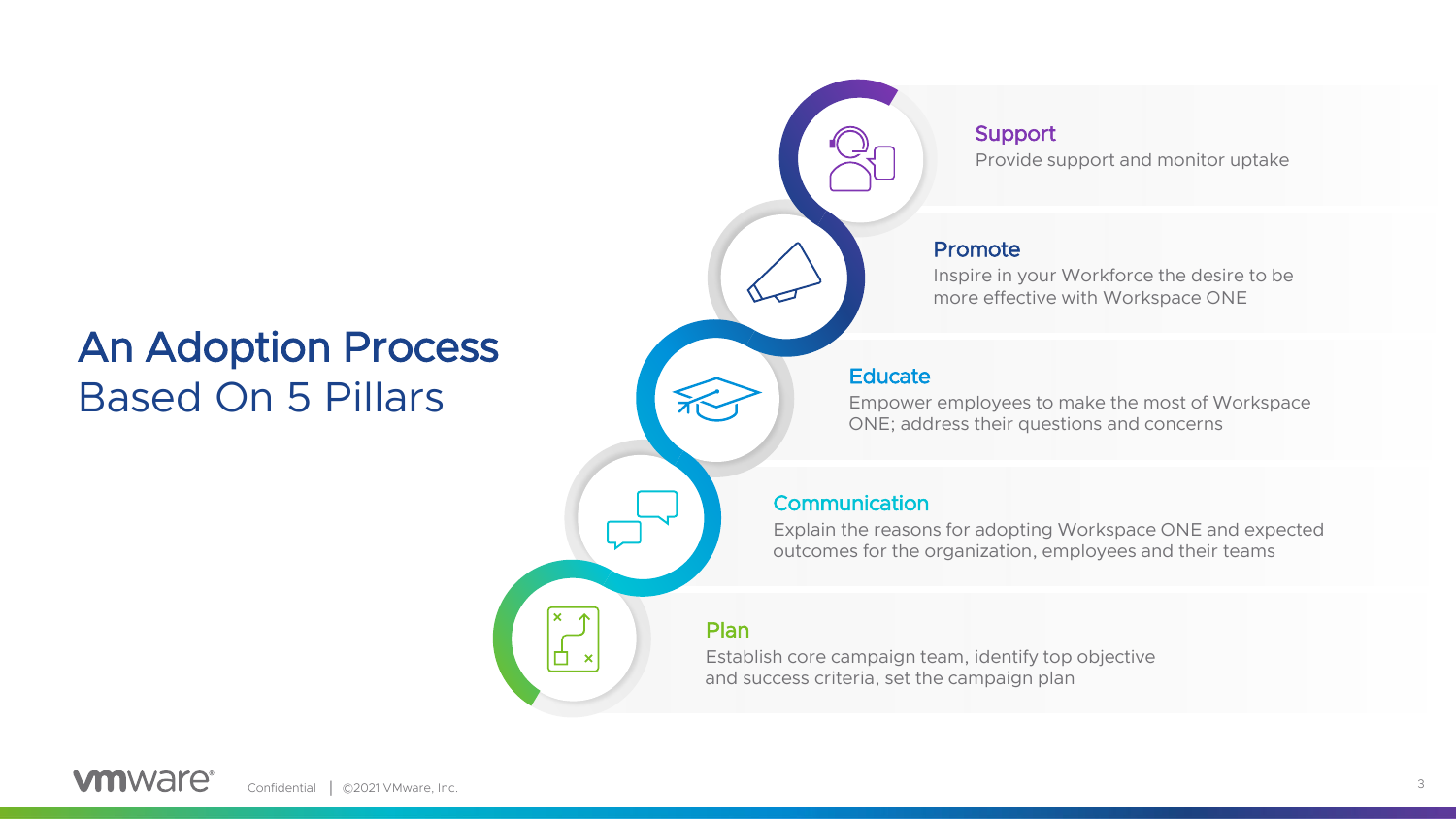### Workspace ONE End User Adoption Kits

Access all pre-designed, pre-written assets by selecting the Adoption Kit that best matches your project

| $\frac{1}{\sqrt{2}}$                                                                                                                                     | ᆊᄑ                                                                                                                               |                                                                                                     | 工                                                  |                                                                                                     |
|----------------------------------------------------------------------------------------------------------------------------------------------------------|----------------------------------------------------------------------------------------------------------------------------------|-----------------------------------------------------------------------------------------------------|----------------------------------------------------|-----------------------------------------------------------------------------------------------------|
| <b>Digital Workspace</b><br><b>Experience</b>                                                                                                            | <b>Bring Your Own</b><br>Device (BYOD)                                                                                           | Intelligent<br><b>Hub</b>                                                                           | <b>Horizon</b>                                     | <b>Productivity</b><br><b>Apps</b>                                                                  |
| Get started with<br>Workspace ONE Intelligent<br>Hub, followed by any or all<br>the productivity apps<br>(Boxer, Notebook, Content,<br>Web) and Horizon. | Get started with<br>Workspace ONE Intelligent<br>Hub while addressing<br>employee privacy concerns<br>on their personal devices. | Introduce and educate<br>users on getting started<br>with the Workspace ONE<br>Intelligent Hub app. | Guide users on how to get<br>started with Horizon. | Introduce and promote<br>the VMware productivity<br>apps (Boxer, Content and<br>Web) with this kit. |
| $\ominus$                                                                                                                                                | $\leftrightarrow$                                                                                                                | ⊝                                                                                                   | $\Theta$                                           | $\Theta$                                                                                            |

Email Series | Posters | FAQs | End User Website | Videos | Getting Started Docs | Windows 10 Onboarding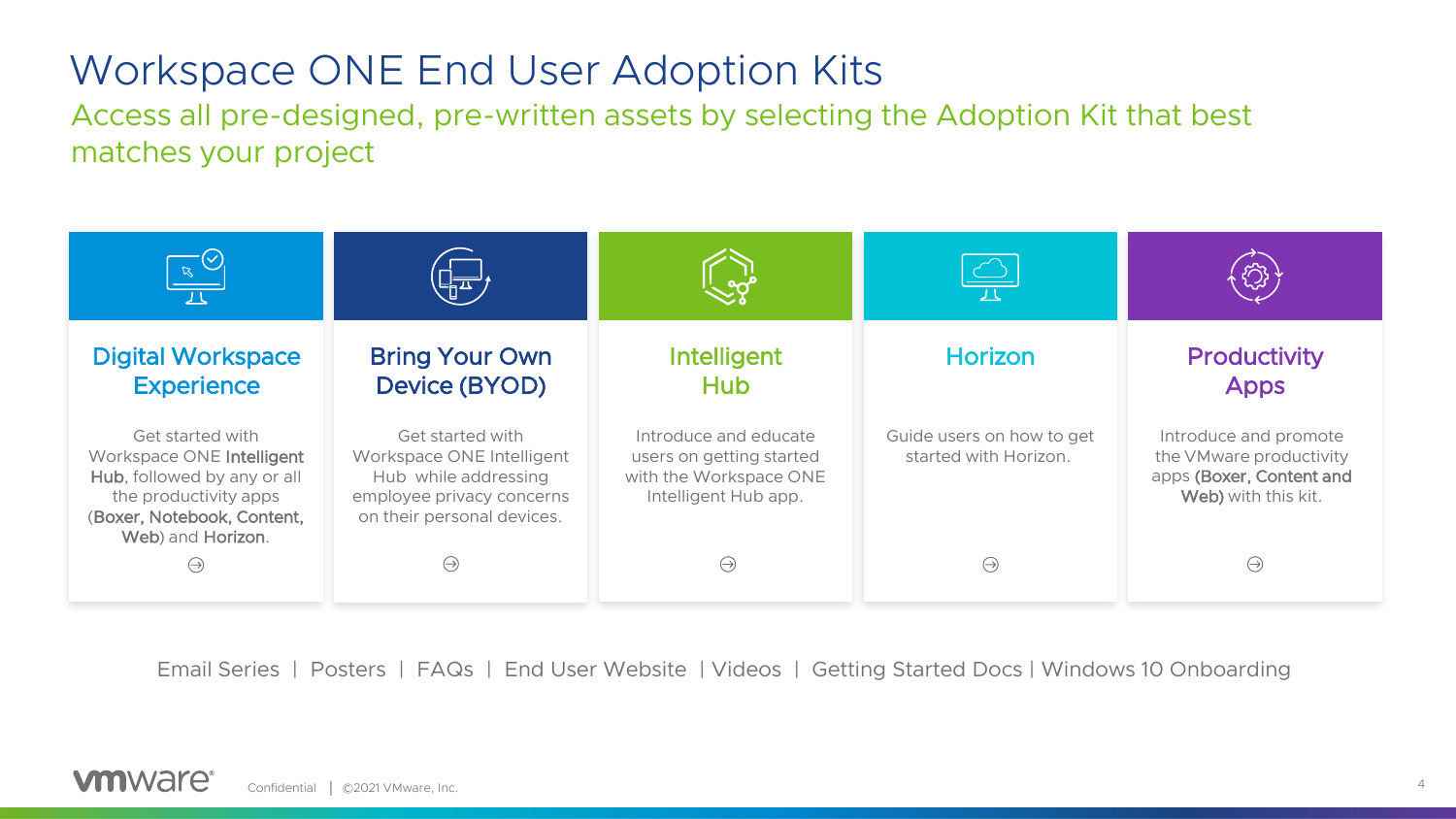# <span id="page-4-0"></span>An Adoption Campaign In-A-Box

Review each activity and click to get advice, pre-designed assets and templates

|                                                                                                            |                                   |                  | <b>Prepare Resources</b>                                                                                     | <b>Go Live</b><br>(Day 1)                                                                                                                             | Follow Up<br>(Day 15 and 30)                                                                                                           | <b>Last Push</b><br>(Day 45)                                                                                   | Wrap-Up<br>(Day 60)                                                                                           |
|------------------------------------------------------------------------------------------------------------|-----------------------------------|------------------|--------------------------------------------------------------------------------------------------------------|-------------------------------------------------------------------------------------------------------------------------------------------------------|----------------------------------------------------------------------------------------------------------------------------------------|----------------------------------------------------------------------------------------------------------------|---------------------------------------------------------------------------------------------------------------|
| Planning                                                                                                   |                                   | Communication    | Define your<br>$\bigodot$<br>communication<br>strategy<br>Customize your<br>$\Theta$<br>communication assets | Launch a communication<br>campaign and host a<br>promotional event that<br>announces the Workspace<br>ONE roll out and clarifies<br>expected outcomes | Keep adoption on top<br>of your employees' mind,<br>delivering information in<br>a crescendo                                           | Create a sense of urgency<br>in your final call message<br>and share adoption<br>metrics and target            | Thank employees for their<br>engagement and share<br>adoption achievements                                    |
| Appoint core<br>adoption<br>campaign team<br>Establish primary<br>objective of<br>the campaign             | $\Theta$<br>$\Theta$              | <b>Education</b> | Customize employees'<br>$\bigoplus$<br>enablement assets<br>$\Theta$<br>Train IT support team                | Accelerate user<br>enrollment through<br>simple and clear quidance                                                                                    | Direct users who want<br>to learn more about<br>$\bigodot$<br>Workspace ONE to<br>appropriate resources                                | Remind users where<br>they can find tips an<br>trick to make the most<br>of Workspace ONE                      | Let users know where they<br>can get news and updates<br>about Workspace ONE                                  |
| Assess readiness<br>Select the right<br>Workspace ONE<br><b>Adoption Kit</b><br>Define<br>Success Criteria | $\Theta$<br>$\ominus$<br>$\Theta$ | Promotion        | Customize you<br>promotional<br>$\Theta$<br>assets and organize<br>a promotional<br>launch event             | Generate interest<br>in the campaign on<br>intranet and<br>$\ominus$<br>corporate social<br>through promotional<br>videos and<br>web banners          | Assess progress<br>$\Theta$<br>with employee<br>awareness and buy-in<br>Increase<br>$\Theta$<br>engagement with<br>an adoption contest | Focus additional<br>promotional efforts<br>where needed, with the<br>support of your champions<br>and sponsors | Celebrate success<br>and wrap up the<br>adoption contest                                                      |
| Define campaign<br>schedule                                                                                | $\bigodot$                        | Support          | Define end user<br>$\Theta$<br>support options                                                               | Promote support<br>options available<br>Make sure to<br>ask for feedback<br>and suggestions                                                           | Review support<br>requests and<br>feedback and refine<br>offering, if needed<br>Track solution<br>$\bigodot$<br>activation metrics     | Track progress on<br>your KPIs and update<br>$\odot$<br>your success criteria<br>scorecard                     | Measure employee<br>$\ominus$<br>experience and<br>satisfaction with<br>the roll out<br>Distill lesson learnt |

#### **vm**ware<sup>®</sup>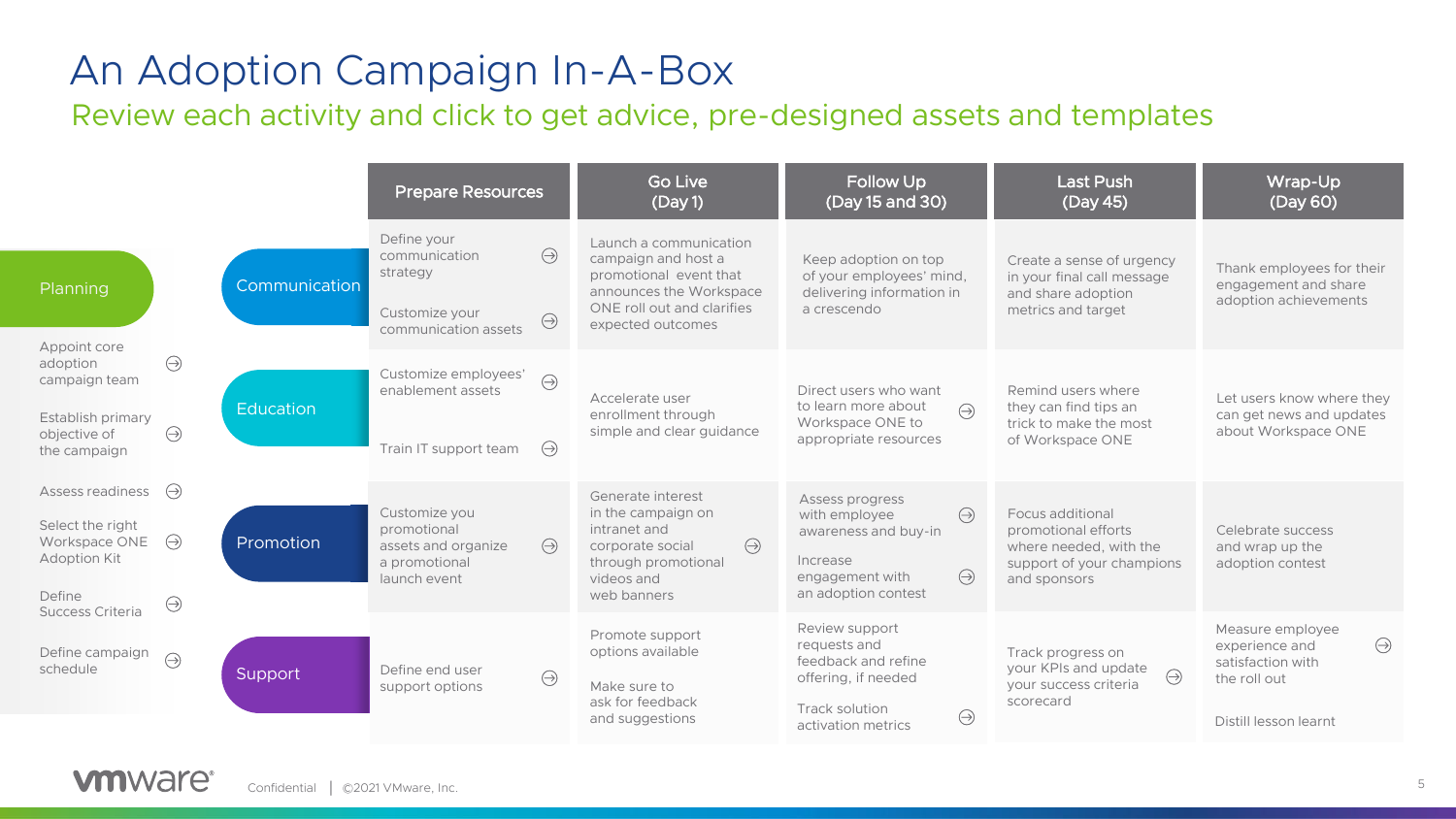# Establish The Core Campaign Team

The first step of the adoption campaign is to appoint a team that will drive buy-in and support across the organization. The team will meet regularly and require active, engaged participants.

| <b>Executive Sponsor</b>                               | <b>Early Adopters</b> | Representatives of all BUs /<br>Geographies Impacted by Change |  |
|--------------------------------------------------------|-----------------------|----------------------------------------------------------------|--|
| IT Support & Training Leads<br>for Workspace ONE Users | <b>Success Owner</b>  | Marketing / Communication                                      |  |
|                                                        | Champions             |                                                                |  |

If your organization has a **Change Management Team**, this could be a perfect project for them. If a **Center of Excellence for Workspace ONE roll out** already exists, it is likely to set the basis for your core campaign team.



#### **vm**ware Confidential │ ©2021 VMware, Inc. 6

Back to Adoption  $Cammain$  In- $A$ -Bo $\overline{a}$   $\begin{bmatrix} \ast & \ast \ \bot & \cdot \end{bmatrix}$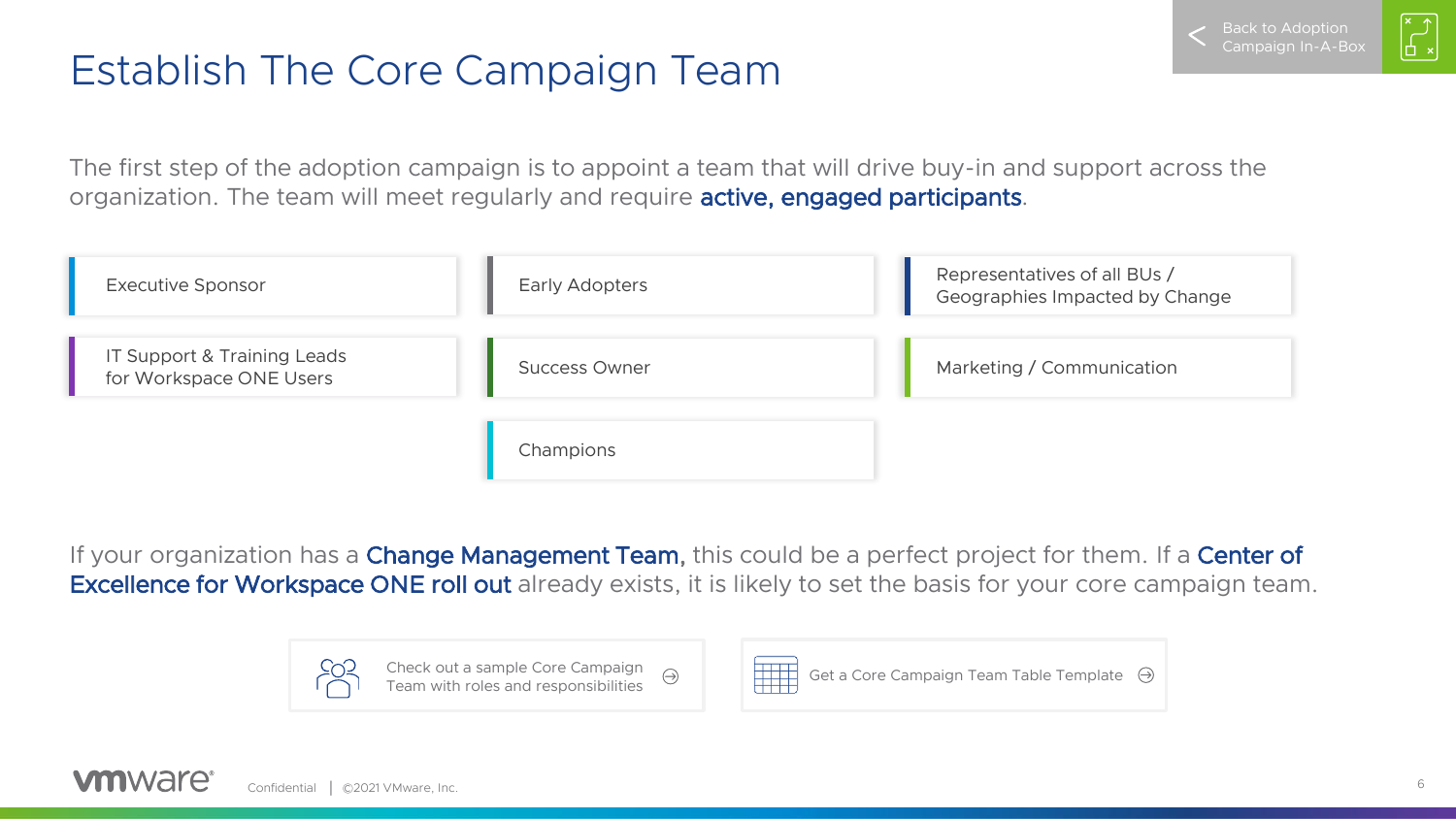# $\begin{bmatrix} \ast & \ast \ \cdot & \cdot \end{bmatrix}$

### <span id="page-6-0"></span>Common Roles Core Campaign Team Members and Responsibilities



#### Executive Sponsor

Provides active and visible sponsorship, by communicating the reasons for adopting Workspace ONE to peer executives, managers and employees. Needs to be actively engaged and authoritative.

#### Success Owner

Ensures the business objectives of the project are met, by engaging with all stakeholders, proposing an appropriate set of KPIs, and by monitoring progress

#### **Champions**

At launch, champions will promote the program, showing by example benefits of using the various components of Workspace ONE and how to make the most of it. They are likely to help the team intercept areas of concern or resistance among users.

#### Early Adopters

A mix of users from different departments, with different levels of skills, IT and support members, who will review and help refine the communication campaign, the enablement resources and support options.

 $\circledcirc$ 

#### BU/Department / Country Representatives

Adapt message to specific requirements, including cultural or geographical

HR Lead

Assist with employee messaging and resistance management



#### Training Lead

Develops training for IT and employee enablement assets



 $\frac{1}{200}$ 

#### Marketing/Communication Lead

Provides writing, production and content support for promotional materials, organize launch event

#### IT Support

Assist with the design of support options for employees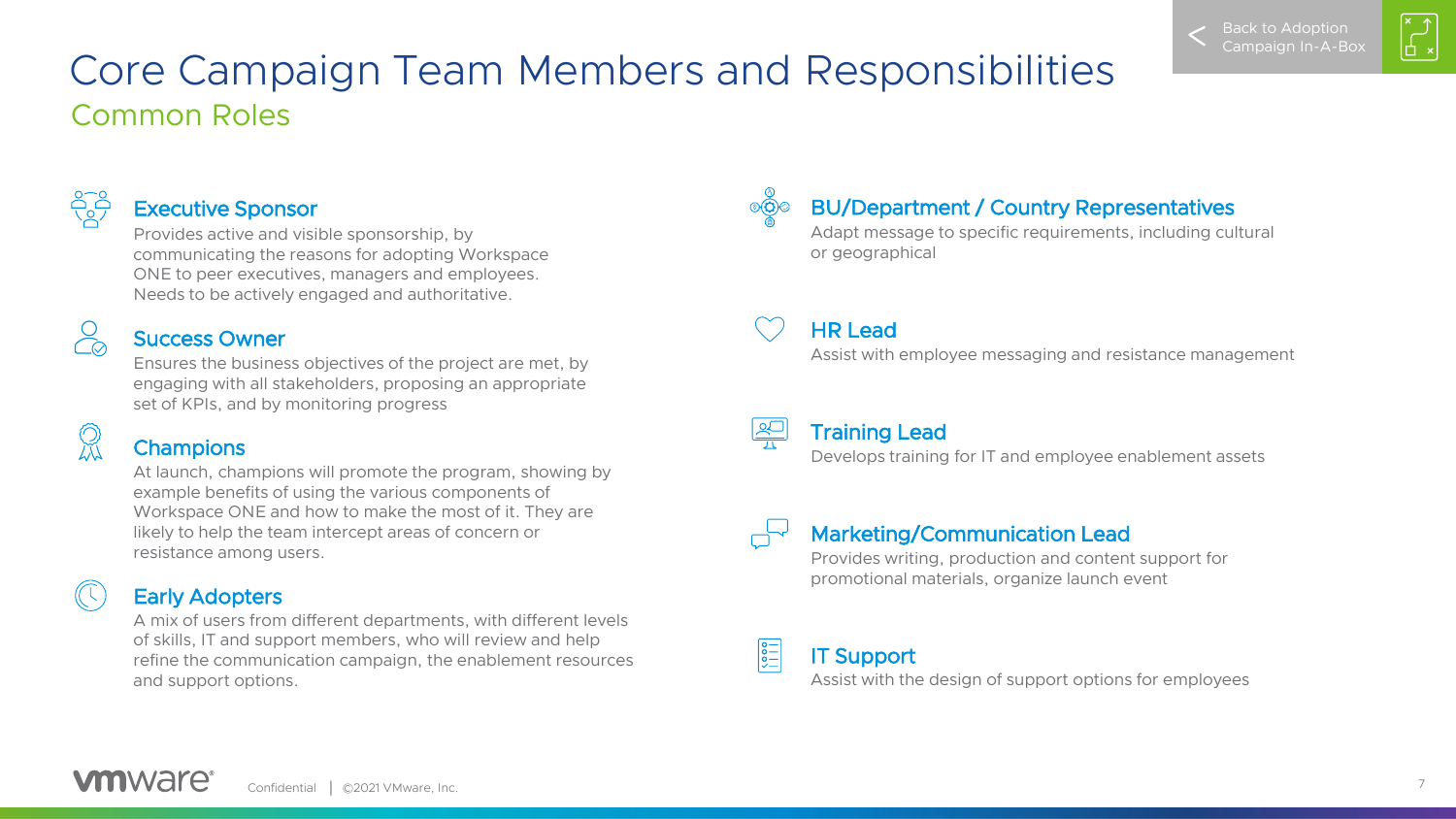

# $\begin{bmatrix} \mathbf{x} \\ \mathbf{y} \end{bmatrix}$

### <span id="page-7-0"></span>**Template** Core Campaign Team

| Role                     | Responsibility | <b>Team Member</b> | Department |
|--------------------------|----------------|--------------------|------------|
| <b>Executive Sponsor</b> |                |                    |            |
| <b>Success Owner</b>     |                |                    |            |
|                          |                |                    |            |
|                          |                |                    |            |
|                          |                |                    |            |
|                          |                |                    |            |
|                          |                |                    |            |
|                          |                |                    |            |
|                          |                |                    |            |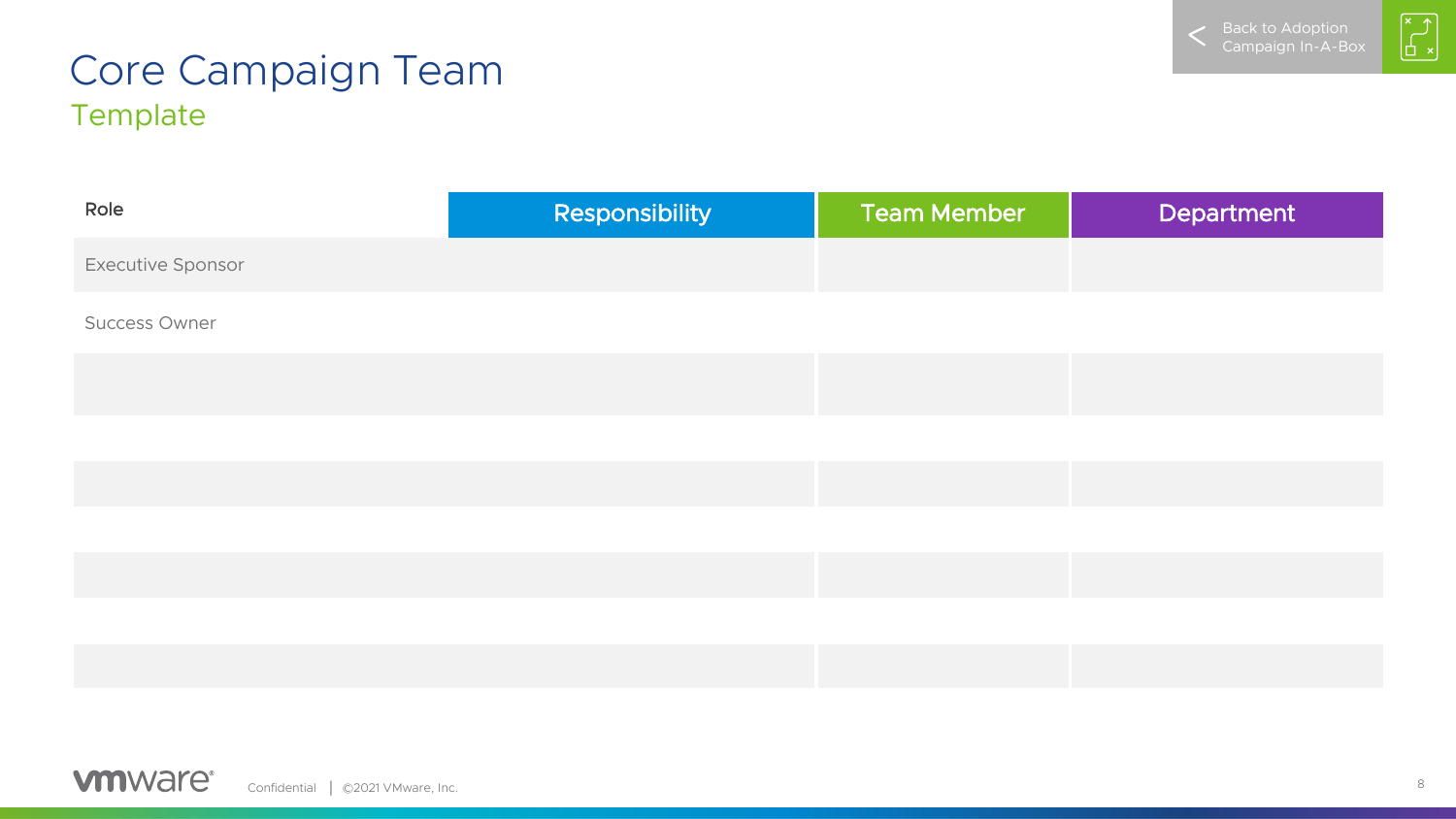$\begin{bmatrix} \ast & \ast \\ \vdots & \ast \end{bmatrix}$ 

# Establish the Primary Objective of Your Campaign

Plan your adoption campaign around the single most valuable business outcome you want to promote with employees

Workspace ONE includes a variety of components that most organizations deploy in incremental steps, based on specific needs such as mobile app management, security, etc.

As you communicate the change to your users, avoid talking about technology enablement and products.



Focus instead on one objective broad enough to resonate with your primary users' constituency.

For example: "Mobile Workforce enablement", "Remote Work", "BYOD"

Further value propositions can be communicated in subsequent stages. Plan for a communication based on value segments, when you anticipate that your value proposition will evolve or become richer over time

If different outcomes are expected for different users' groups, you should consider developing personas or scenarios to address how the technology will be used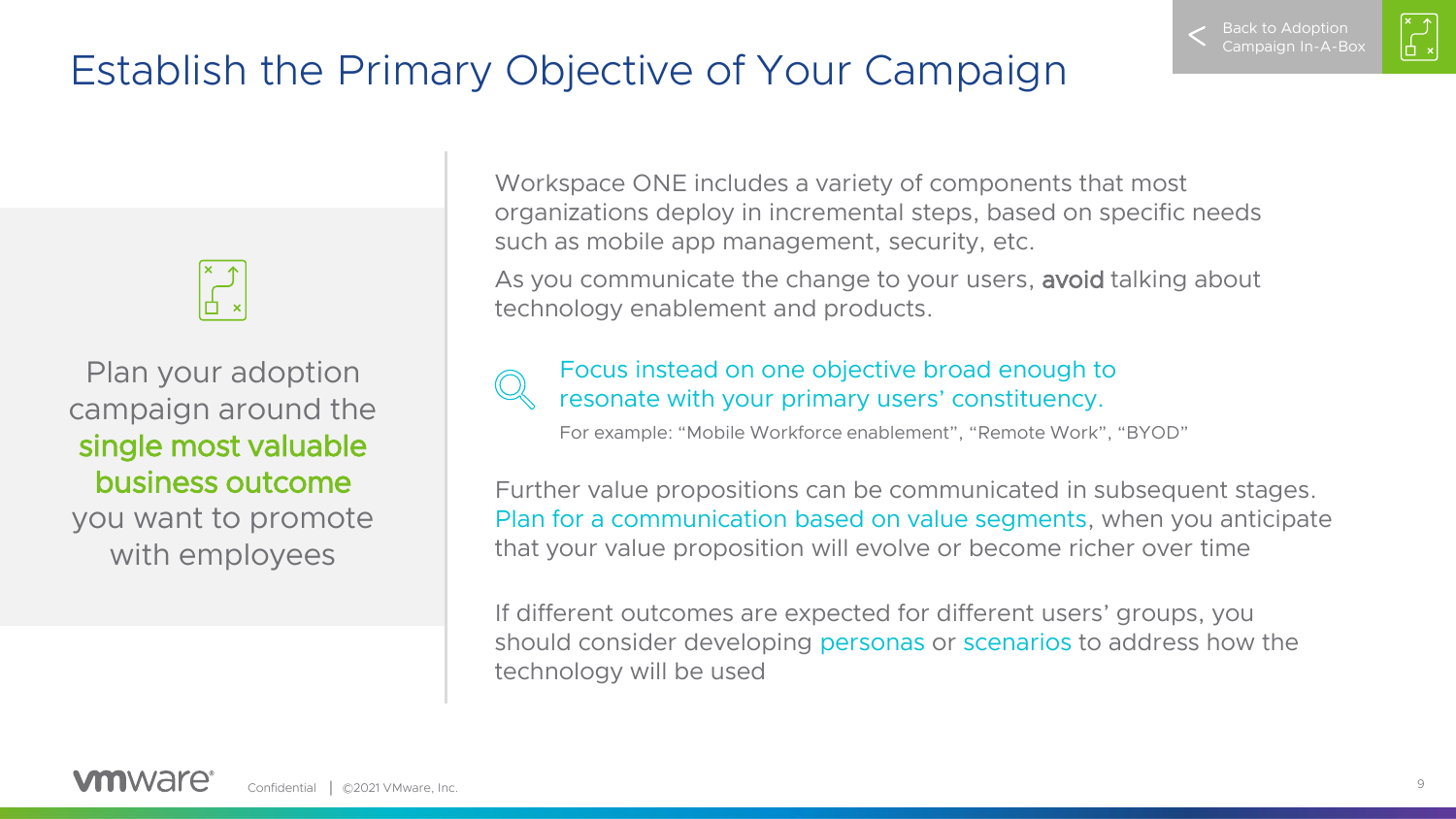

### Assess Readiness

#### Consider conducting a readiness assessment to:



Create a shared vision within the organization



Confirm that you are solving the right problem

Ensure you are engaging with the right stakeholders



Unveil potential risks and resistance

Click on the three assessment areas to find out more:



Readiness assessments can be conducted through open discussions, interviews or surveys that can contain either open ended questions or can be checklists with predefined answers.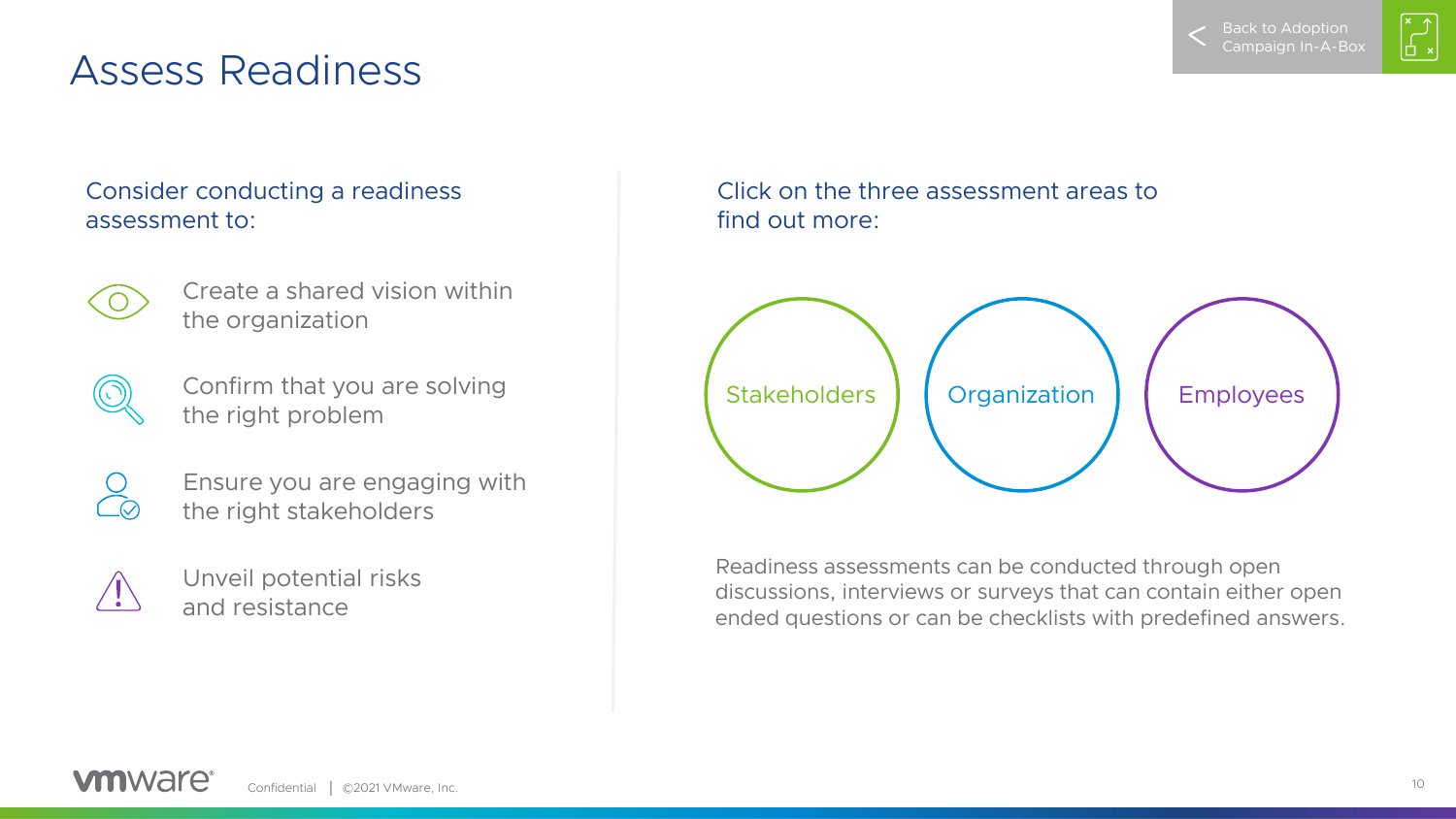$\begin{bmatrix} \ast & \ast \\ - & \ast \end{bmatrix}$ 

### <span id="page-10-0"></span>Stakeholder Assessment

A Stakeholder assessment enables you to gain an understanding of the success criteria for the project and to unveil areas of misalignment, risk and resistance.



#### Stakeholders include

Performing a stakeholder assessment through interviews or open group discussions is likely to provide a lot more color around the stakeholder sentiment towards the project.

#### OCCCC VOUS STRICH AND TO SELECT A by asking the following questions Assess your stakeholders' readiness

- What are the main outcomes of this project for the organization and your team? What KPIs will be used to measure them
- What are the benefits of this project for you and your team?
- What are the risks involved?
- What do you consider success?
- What will be your team's contribution to the project?
- What resources will you need for this project?
- Is the project a priority for the organization and your team?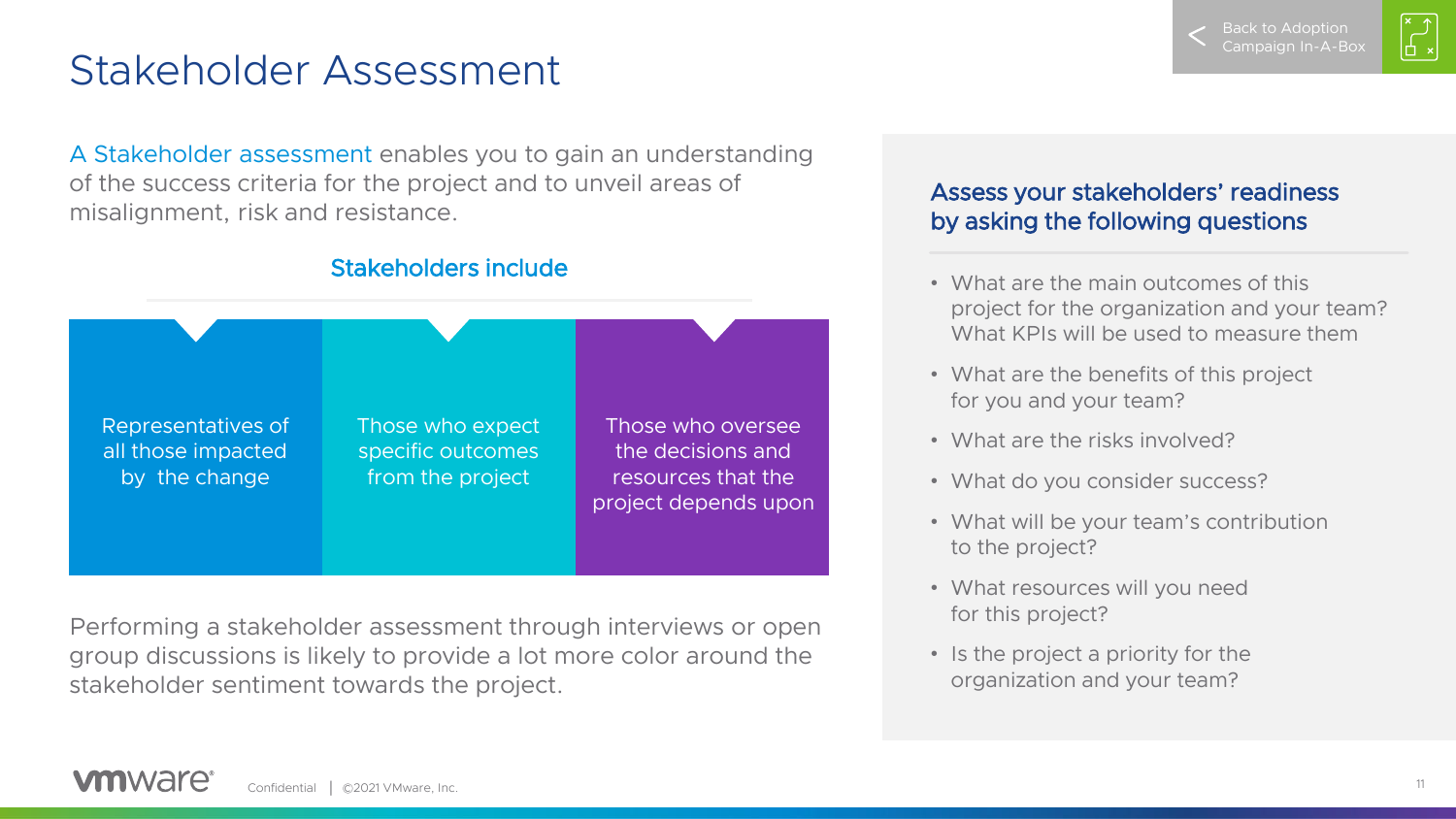$\begin{bmatrix} \ast & \ast \\ \vdots & \ast \end{bmatrix}$ 

# <span id="page-11-0"></span>Organizational Assessment

An organizational assessment embraces lessons learnt from previous change, prevent the risk of change fatigue, surface gaps in resources required and potential misalignment

#### With the Adoption Campaign Core Team, respond to the following questions:



How successful was the organization with a similar project in the past? What were the reasons behind success or failure?



What are the resources needed for a successful Workspace ONE adoption campaign? Are they all available?



Are there other initiatives taking place at the same time? Has this overlap been considered in the planning?



What are the perceived risks and benefits of the Workspace ONE roll out?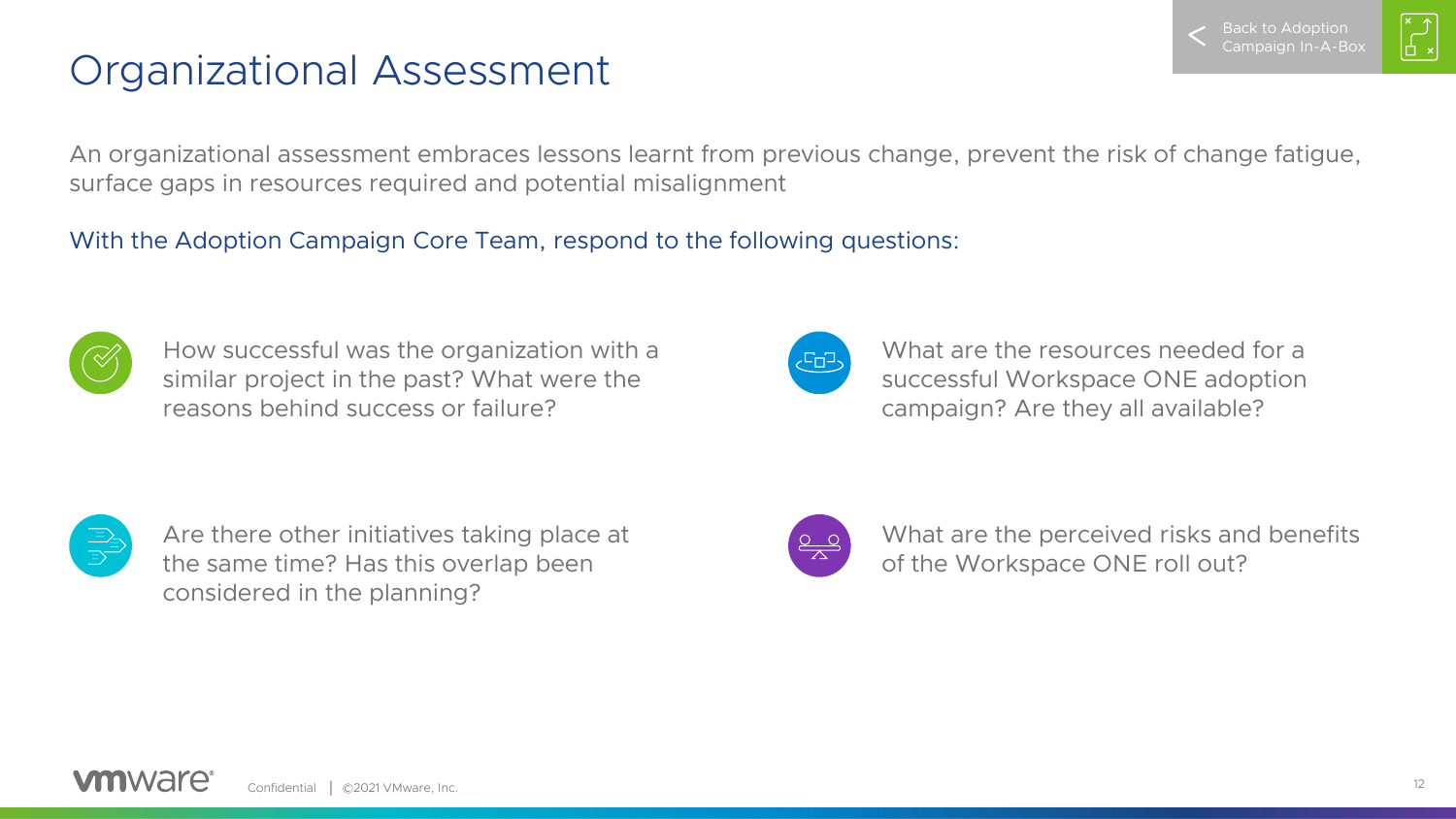│<br>│{

## <span id="page-12-0"></span>Employee Readiness

This is an assessment on employee's awareness and understanding of the campaign. It helps surface specific communication and education requirements. For deployments targeting multiple use cases, such as BYOD or Remote Work initiatives, the assessment helps you size the impact of change.

It can be performed with interviews or through questionnaires to sample employees/supervisors. Remember to include the opportunity to give feedback outside the specific questions asked.

### This is what you aim to learn:



How sizable will the impact be



Whether employees understand the reasons for adopting Workspace ONE



Where should communication efforts be focused



What teams are likely to resist the change



What resources do employees need to make the most of Workspace ONE



Where to deploy champions and ambassadors to reinforce message

Monitor progress through the course of your campaign, by assessing employees' awareness, knowledge, and ability to change

> [See a sample Employee](#page-13-0)  Readiness Tracker →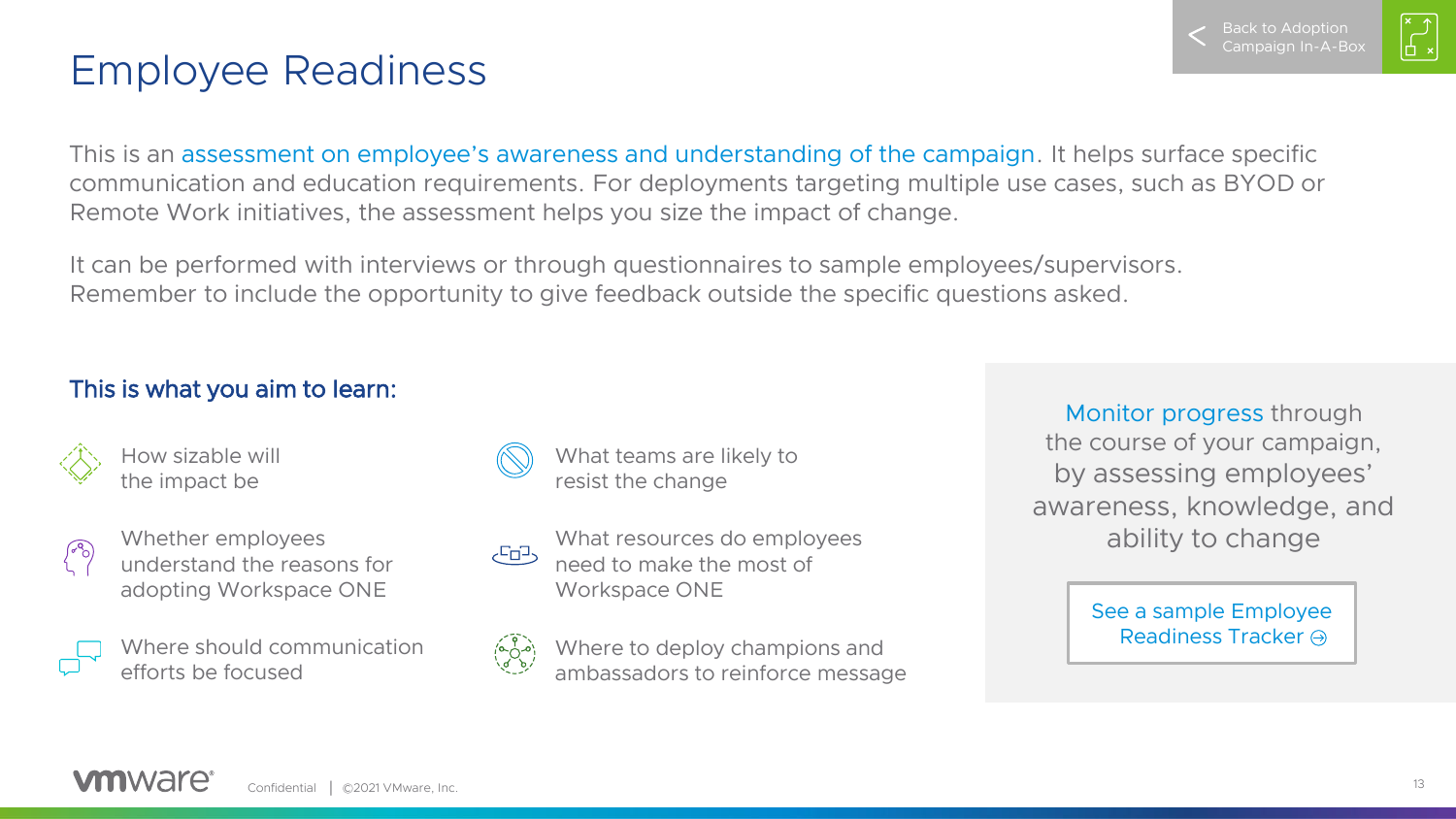$\begin{bmatrix} \times & \uparrow \\ \downarrow & \downarrow \\ \Box & \times \end{bmatrix}$ 

### <span id="page-13-0"></span>Sample Employee Readiness Tracker

|                 |            | Impact                           |                        | Time               | Communication          |                        | <b>Change readiness</b> |                                             | Enablement                          |                                            |                                   |
|-----------------|------------|----------------------------------|------------------------|--------------------|------------------------|------------------------|-------------------------|---------------------------------------------|-------------------------------------|--------------------------------------------|-----------------------------------|
| <b>Division</b> | Department | Group                            | # of users<br>impacted | Assessment<br>date | Awareness <sup>1</sup> | Knowledge <sup>2</sup> | Buy-in <sup>3</sup>     | Experience with<br>past change <sup>4</sup> | Capacity for<br>change <sup>5</sup> | Need for new<br>documentation <sup>6</sup> | Need for<br>training <sup>7</sup> |
| Finance         | Accounting | Accounting<br>reporting<br>group |                        |                    | Low                    | Low                    | Low                     | High/mid/low/ne<br>gative                   | No Capacity                         | Extensive                                  | Extensive                         |
|                 |            |                                  |                        |                    | Med                    | Mid                    | Mid                     | High/mid/low/ne<br>gative                   | Low capacity                        | Updates                                    | Updates                           |
|                 |            |                                  |                        |                    | High                   | High                   | High                    |                                             | Some<br>capacity                    | Minimum                                    | Minimum                           |
|                 |            |                                  |                        |                    |                        |                        |                         |                                             | Good<br>capacity                    |                                            |                                   |
|                 |            |                                  |                        |                    |                        |                        |                         |                                             |                                     |                                            |                                   |
|                 |            |                                  |                        |                    |                        |                        |                         |                                             |                                     |                                            |                                   |
|                 |            |                                  |                        |                    |                        |                        |                         |                                             |                                     |                                            |                                   |

(1) Are employees aware of the the deployment of Workspace ONE?

- (2) Do they understand what the organization is hoping to achieve through Workspace ONE?
- (3) Are they looking forward to using the new tool?
- (4) How was their experience with similar changes in the past?
- (5) How much change are employees experiencing at the same time?
- (6) What is their need for enablement resources?
- (7) How much formal training do they require?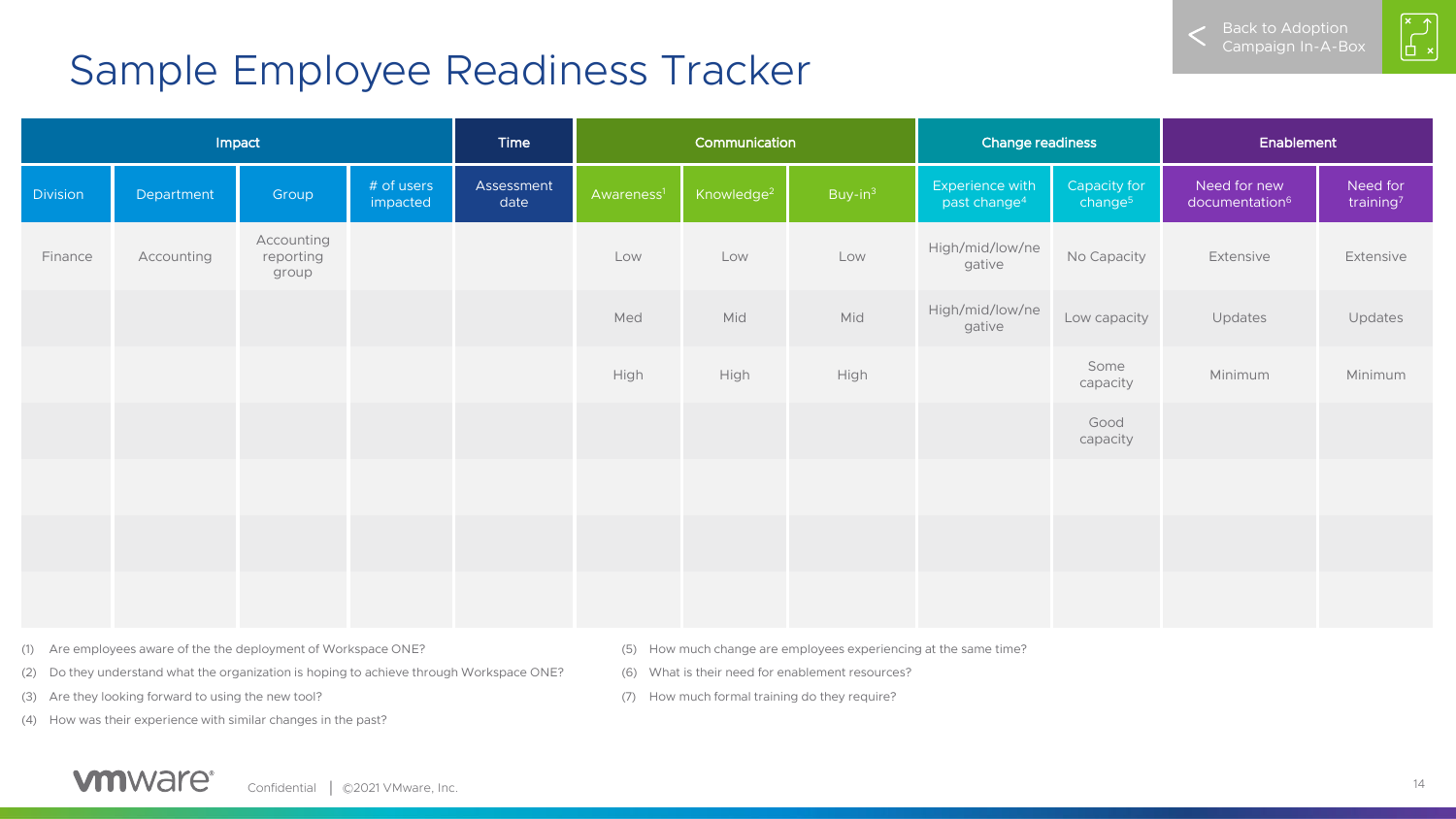$\begin{bmatrix} \times & \uparrow \\ \downarrow & \downarrow \\ \Box & \times \end{bmatrix}$ 

# Define Success Criteria

Measure the impact of your EUC project through a mix of KPIs aligned to your organization' expected outcomes. As a general best practice, each strategic objective selected should have at least one KPI associated with it and no more than three. Examples include:

|                                                                                                                                                                                       |                                                           | $\frac{1}{\sqrt{2}}$                                                                                           |                                                                                         |                          | $\circledcirc$                                                                                                                                    |  | $\langle \cdot \rangle$                                                                                                                                           |
|---------------------------------------------------------------------------------------------------------------------------------------------------------------------------------------|-----------------------------------------------------------|----------------------------------------------------------------------------------------------------------------|-----------------------------------------------------------------------------------------|--------------------------|---------------------------------------------------------------------------------------------------------------------------------------------------|--|-------------------------------------------------------------------------------------------------------------------------------------------------------------------|
| <b>Employee Adoption</b><br><b>KPIS</b>                                                                                                                                               |                                                           | <b>Business</b><br><b>KPIS</b>                                                                                 |                                                                                         | Financial<br><b>KPIS</b> | Operational<br><b>KPIS</b>                                                                                                                        |  | <b>Security &amp; Risk Mitigation</b><br><b>KPIS</b>                                                                                                              |
| Levels of solution activation<br>Level of employee proficiency<br>Impact on productivity<br>Impact on employee experience<br>Business outcome achieved<br>Levels of platform adoption | Impact on revenue<br>Time to market<br>Rate of innovation | Impact on customer service<br>Impact on operating costs<br>Impact on decision making<br>Talent retention rates | Return on investment<br>Total cost of ownership<br>CAPEX vs. OPEX mix<br>Payback period |                          | Project schedule variance<br>Project cost variance<br>Resource utilization<br>Employee satisfaction<br>IT project earned value<br>Cost per ticket |  | Overall security posture rating<br>Compliance rating<br>Device health metrics<br>Intrusion attempts<br>Days to patch<br>Security awareness<br>training attendance |
| Recruitment efficiency rates<br>Select and define the right<br>mix of KPU that will be used<br>to evaluate your project<br>Get the KPI Definition Template $\Theta$                   |                                                           | Learn more about the<br>importance of<br>Employee Adoption KPIs $\Theta$                                       |                                                                                         |                          | Keep track of your progress<br>by using the<br>Success Criteria Scorecard →                                                                       |  | With Workspace ONE<br>Intelligence, you can easily track<br>a variety of KPIs<br>Click Here to See How $\Theta$                                                   |

#### **vm**ware<sup>®</sup> Confidential │ ©2021 VMware, Inc. 15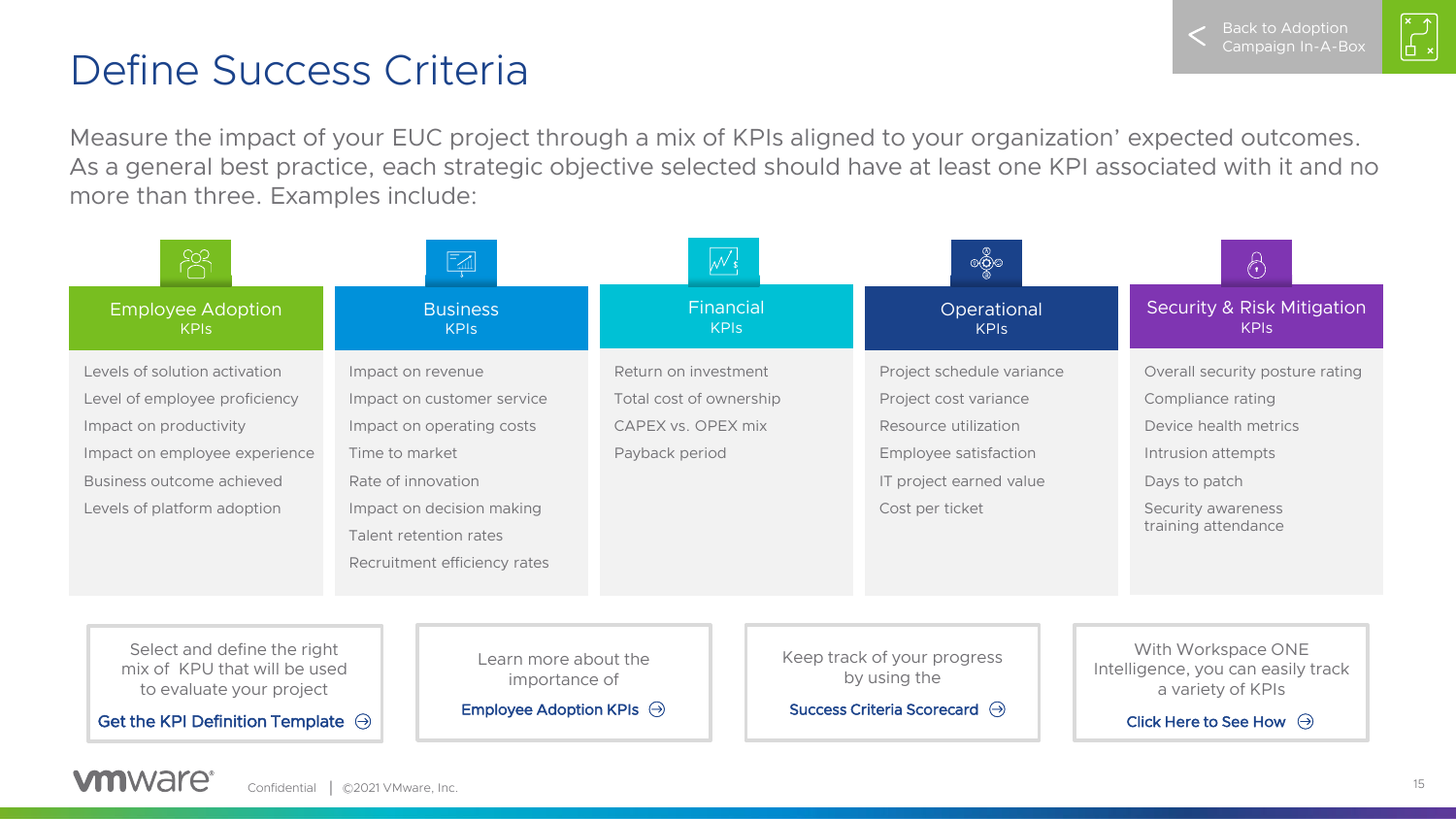Back to Adoption [Campaign In-A-Box](#page-6-0)



### <span id="page-15-0"></span>Employee Adoption is a Critical Success Factor of EUC Projects

**Solution** Activation

Indicates to which extent by the target user group is actively using

Employee **Proficiency** 

Shows how well users take advantage of Workspace ONE features and functionalities

**Business Outcomes** 

Determines if the expected business outcomes – such as creating or optimizing workflows – have materialized

Employee **Experience** 

Measures how Workspace ONE impacts on the employee perceptions of the workplace

Platform Adoption

Describes the level at which each component of Workspace ONE is being utilized

Learn more on [How to establish and track Employee Adoption KPIs](#page-16-0)

#### Remember

Failure in defining and pursuing progress in your Employee Adoption KPI may delay or diminish the perceived value of your project, even when all other KPIs are on target!

Read the whitepaper "Realizing Value Through Employee Adoption" [to learn more on Employee Adoption](https://www.vmware.com/content/dam/digitalmarketing/vmware/en/pdf/products/workspace-one/vmw-realizing-value-through-employee-adoption.pdf)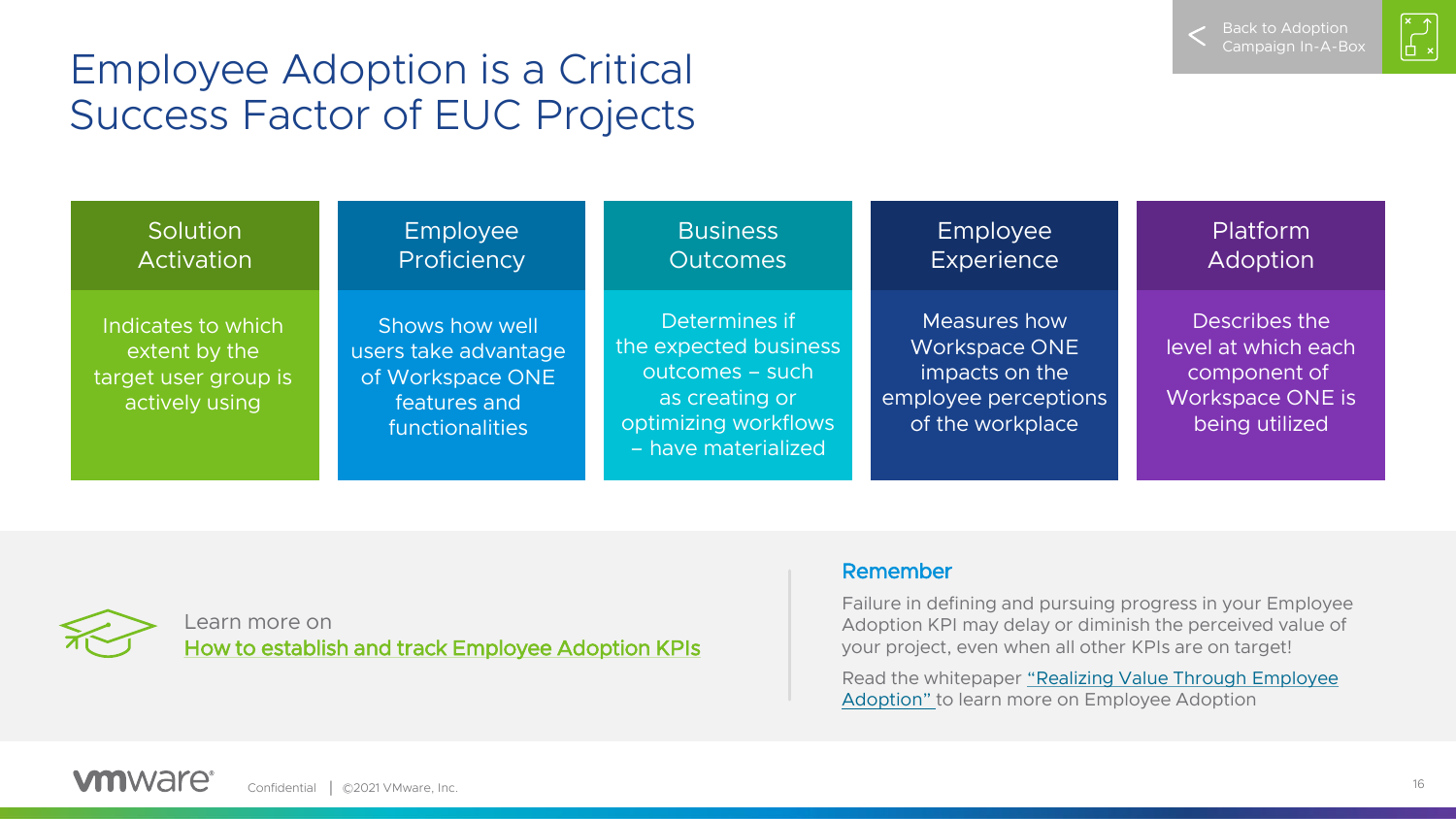$\sum_{i=1}^{k}$ 

# <span id="page-16-0"></span>Establishing and Tracking Employee Adoption KPIs

- $(>)$ Select one to three Employee Adoption KPIs that best align with the expected outcome of your projects. Don't forget to include an employee experience KPI, if you expect improvement in this area, even as a secondary outcome
- Not every EUC project requires to measure all dimensions  $(>)$ of Employee Adoption. For example, not every Workspace ONE project requires an increase in employee's proficiency

Many KPIs are based on metrics or correlation of metrics that can be collected through your Workspace ONE dashboard, or through a Digital Employee Experience Management software. Intelligence, a module of Workspace ONE, provides robust visibility into a broad range of KPIs, including employee experience.

Click [here](#page-18-0) to see KPIs tracked by Workspace ONE Intelligence.

Measuring Employee Experience will also require qualitative data, gathered also through employees' interviews or surveys. See [Measuring Employee Experience t](#page-17-0)o get some sample questions to ask.

| <b>Solution Activation</b>                                                                                                                                                           | <b>Employee Proficiency</b>                                                                                                                                                                                                                 | <b>Business Outcome</b>                                                                                                                                                                                                                           | Employee Experience                                                                                                                                                                                                                                                            | <b>Platform Adoption</b>                                                                                                                                                                                                                                                                                                                |
|--------------------------------------------------------------------------------------------------------------------------------------------------------------------------------------|---------------------------------------------------------------------------------------------------------------------------------------------------------------------------------------------------------------------------------------------|---------------------------------------------------------------------------------------------------------------------------------------------------------------------------------------------------------------------------------------------------|--------------------------------------------------------------------------------------------------------------------------------------------------------------------------------------------------------------------------------------------------------------------------------|-----------------------------------------------------------------------------------------------------------------------------------------------------------------------------------------------------------------------------------------------------------------------------------------------------------------------------------------|
| • Number of enrolled devices<br>• Share of target users<br>onboarded<br>Onboarding time<br>App downloads<br>• Time to provision apps<br>• Number of support tickets on<br>activation | Number of users trained<br>Number of advanced features<br>used<br>Utilization rates among high-<br>performing teams<br>Issues resolved through self-<br>service<br>Number of tickets on advanced<br>features<br>Number of escalated tickets | Impact on productivity<br>Time to productivity<br>$\bullet$<br>Rate of workspace mobility<br>Number of mobile workflows<br>$\bullet$<br>Number of<br>$\bullet$<br>collaborative workflows<br>Share of corporate vs. personal<br>devices enrolled* | Impact of technology on<br>employees' roles<br>Impact on work process<br>experience<br>Ease of use rating<br>Ease of setup rating<br>Most appreciated features<br>Features not used<br>Workspace performance<br>Overall satisfaction<br>Workspace Net<br><b>Promoter Score</b> | Number of mobile devices<br>enrolled (personal and<br>corporate)<br>Share of virtual applications<br>over total<br>Share of virtualized desktops<br>over target<br>Share of PCs managed with<br>modern management<br>• Number of self-service<br>applications over total<br>Number of applications<br>accessible with SSO<br>over total |

#### Check some examples of Employee Adoption KPIs below

 $(>)$ 

 $\circ$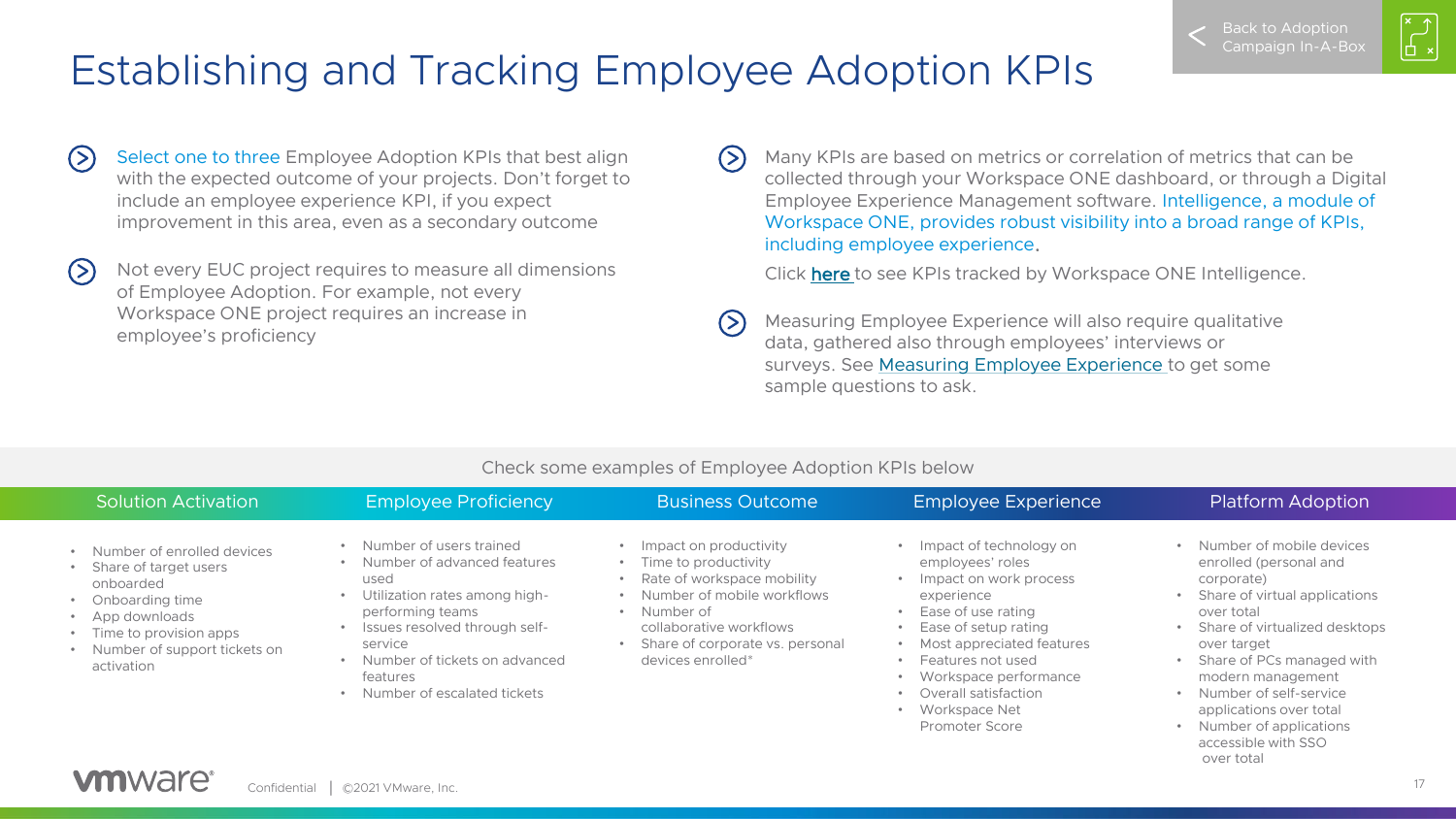ب<br>|-<br>| <del>ا</del>

# <span id="page-17-0"></span>Measuring Employee Experience

Your Workspace ONE dashboard or a Digital Employee Experience Management software can supply data on the performance of your employees' workspaces.

Digital Employee Experience Manager (DEEM), a component of Workspace ONE Intelligence, tracks employee adoption and engagement and goes a step further by providing a User Experience Score, on workspace performance.





Watch this [video](https://www.youtube.com/watch?v=j9Q0310akA4&t=45s) to learn more about DEEM

Complement this data by interviewing a sample of employees impacted by the project on their experience with Workspace ONE.

This is a list of questions that you can ask:

- What benefits do you see in Workspace ONE for your workflows?
- How was your enrollment / onboarding experience?
- Did you need help during enrollment / onboarding?
- What features do you use the most and why?
- What features do you use the least and why?
- What pain points did you encounter?
- Do you have any other feedback?

#### Remember

Digital Workspace initiatives aim at changing the way in which employees work. Some of the outcomes expected will require time to materialize. Research show that it takes an average of 66 days for a new behavior to become automatic.

[How are habits formed: Modeling habit formation in the real world](https://onlinelibrary.wiley.com/doi/abs/10.1002/ejsp.674)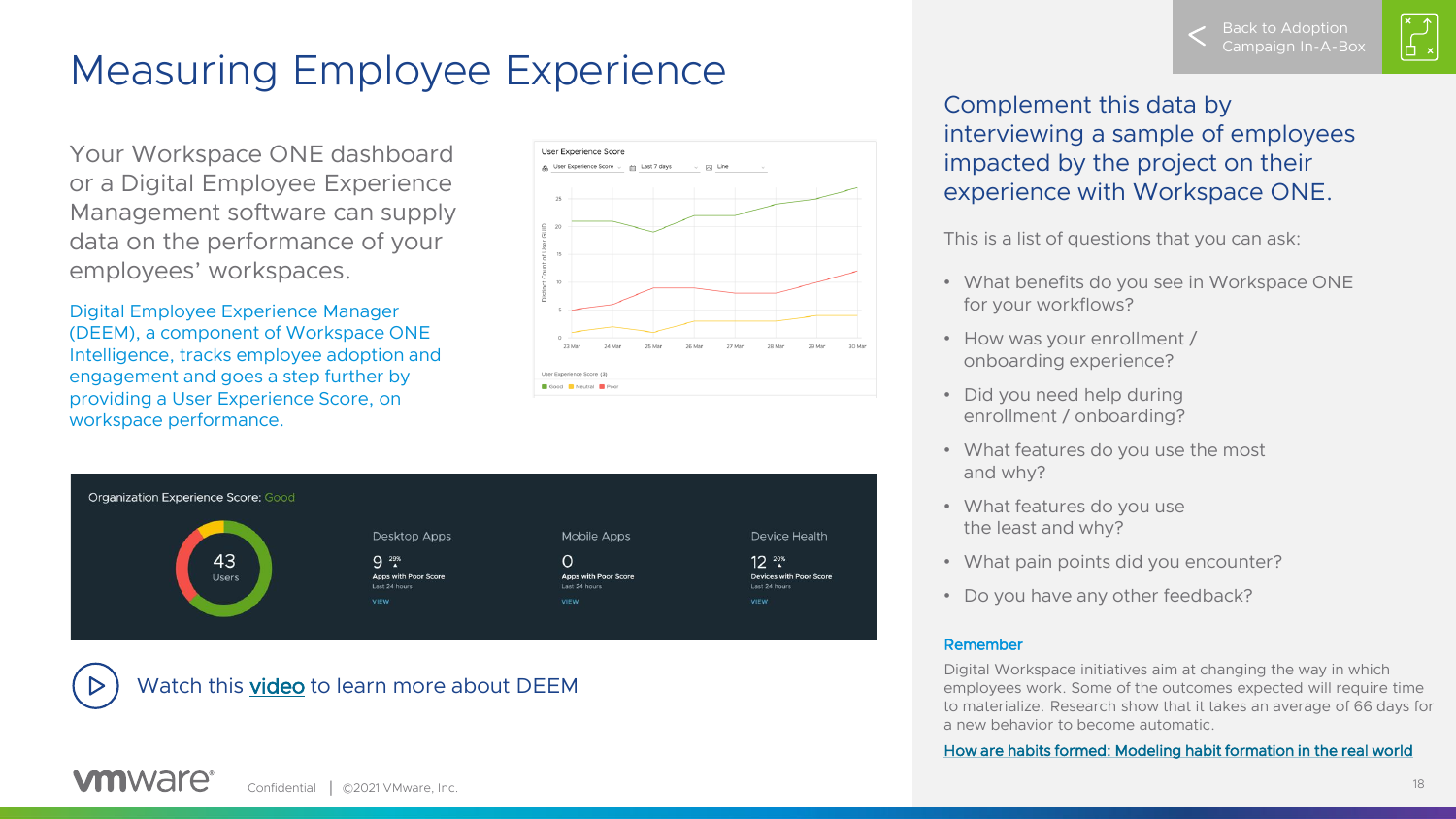# $\begin{bmatrix} \ast & \ast \\ \vdots & \ast \end{bmatrix}$

# <span id="page-18-0"></span>Use Workspace ONE Intelligence to Track Your KPIs

Workspace ONE Intelligence provides robust insights into Operational, Employee Adoption and Security KPIs!

These are some of the KPIs and metrics you can get through Workspace ONE Intelligence:

|                                                                                          |                                                                                                                                                          | <b>Employee Adoption KPIs</b>                                                                                           |                                         |                                                                                                                                                 |                                                                                                           |                                                                                                                                                                                   |  |  |
|------------------------------------------------------------------------------------------|----------------------------------------------------------------------------------------------------------------------------------------------------------|-------------------------------------------------------------------------------------------------------------------------|-----------------------------------------|-------------------------------------------------------------------------------------------------------------------------------------------------|-----------------------------------------------------------------------------------------------------------|-----------------------------------------------------------------------------------------------------------------------------------------------------------------------------------|--|--|
| <b>Operational KPIs</b>                                                                  | Security and Risk<br><b>Mitigation KPIs</b>                                                                                                              | Solution<br><b>Activation KPIs</b>                                                                                      | Employee<br><b>Proficiency KPIs</b>     | Employee<br><b>Experience KPIs</b>                                                                                                              | <b>Business</b><br><b>Outcome KPIs</b>                                                                    | Platform<br><b>Activation KPIs</b>                                                                                                                                                |  |  |
| • Number of OS by devices<br>• Optimized procurement<br>• App rationalization<br>metrics | Risk score based on<br>user behavior and<br>device context (High,<br>medium, low)<br>• Number of devices<br>with no passcode<br>• Patch roll out metrics | • Total enrolled<br>devices<br>• Total active<br>devices<br>• Total inactive<br>devices<br>• Number of<br>devices by OS | • Application<br>usage by user<br>group | • Digital Employee<br>Experience Score,<br>Device<br>$\bullet$<br>performance,<br>(boot time, shut)<br>down time)<br>• Surveys (Coming<br>soon) | • Number of<br>employee-owned<br>devices enrolled<br>• Number of active<br>users by app (app<br>adoption) | Adoption by users'<br>$\bullet$<br>group or dept.<br>• Total enrolled<br>devices versus<br>licensed devices<br>• Number of Win10<br>devices managed<br>• Horizon (Coming<br>soon) |  |  |

Several resource on Workspace ONE Intelligence are available on [VMware Digital Workspace TechZone,](https://techzone.vmware.com/) including: [Getting Started with Workspace ONE Intelligence Reports and Dashboards: Workspace ONE Operational Tutorial](https://techzone.vmware.com/getting-started-workspace-one-intelligence-reports-and-dashboards-workspace-one-operational) Watch this [video](https://www.youtube.com/watch?v=j9Q0310akA4&t=45s) to learn more about DEEM.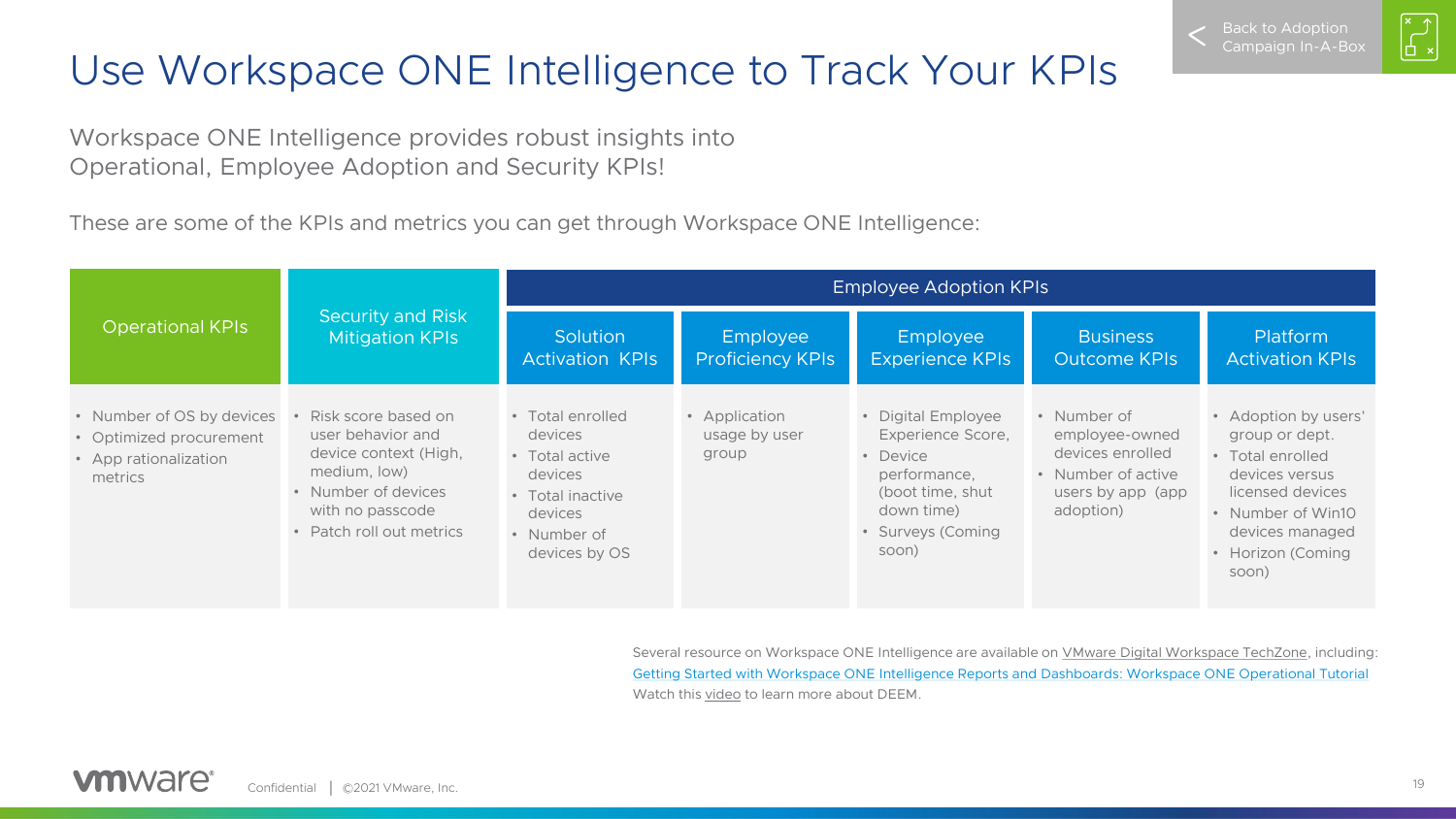# <span id="page-19-0"></span>Select and Define the Right Mix of KPIs



| <b>KPI Name</b><br>and Summary | <b>Reporting Cadence</b>                          | Formula                                | <b>Data Sources</b>                                                               | Owner                                          |
|--------------------------------|---------------------------------------------------|----------------------------------------|-----------------------------------------------------------------------------------|------------------------------------------------|
| KPI name and brief description | Establishes how frequently a<br>new report is run | Describes how the KPI is<br>calculated | Indicates where the data comes<br>from (monitoring tools, surveys,<br>interviews) | States who will gather and<br>analyze the data |

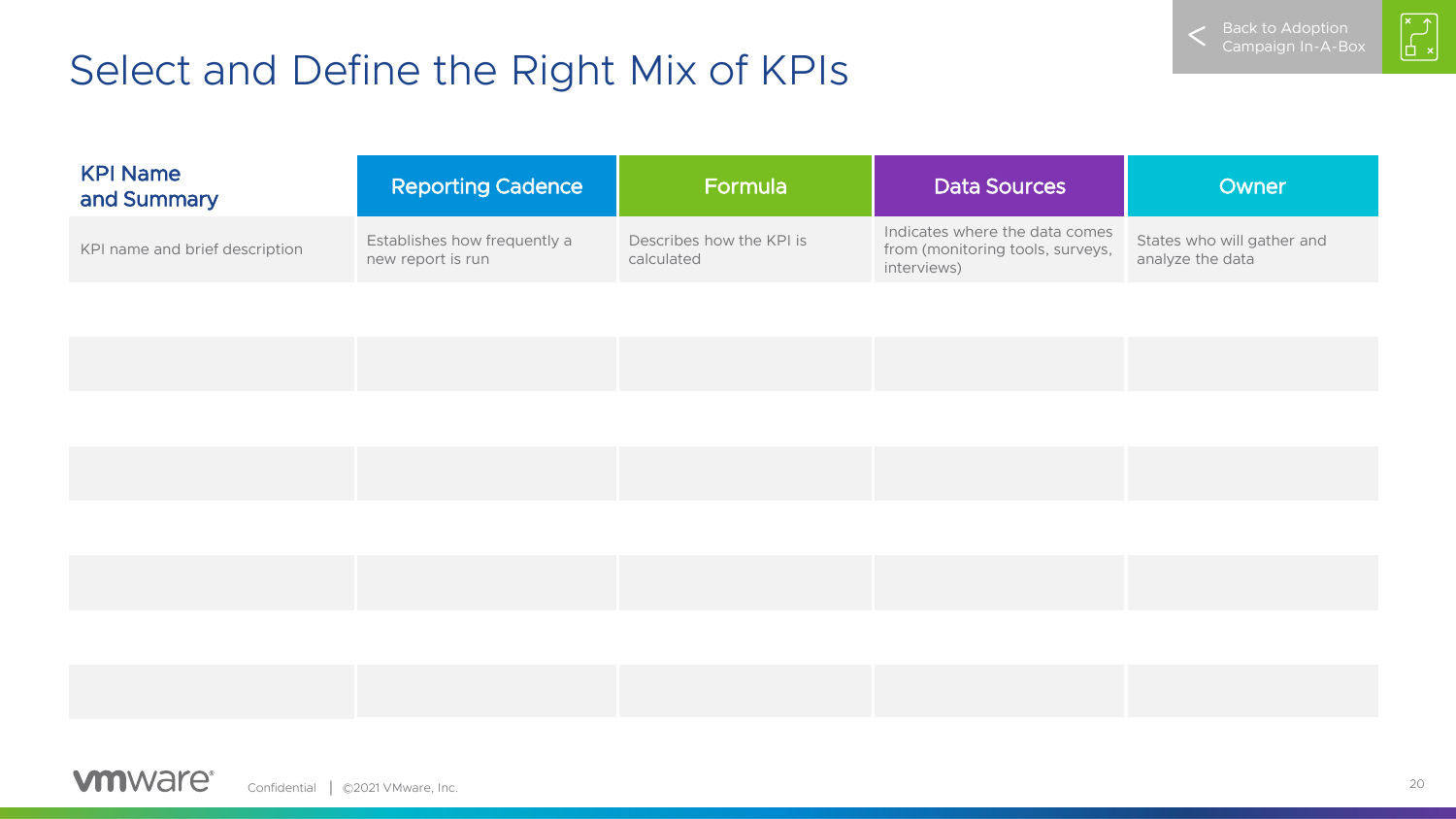

 $\begin{bmatrix} \mathbf{x} \\ \mathbf{y} \\ \mathbf{y} \end{bmatrix}$ 

## <span id="page-20-0"></span>Success Criteria Scorecard

| Outcome | <b>Business Owner</b> | <b>KPI</b> | <b>KPI Baseline</b> | <b>KPI Target</b> |
|---------|-----------------------|------------|---------------------|-------------------|
|         |                       |            |                     |                   |
|         |                       |            |                     |                   |
|         |                       |            |                     |                   |

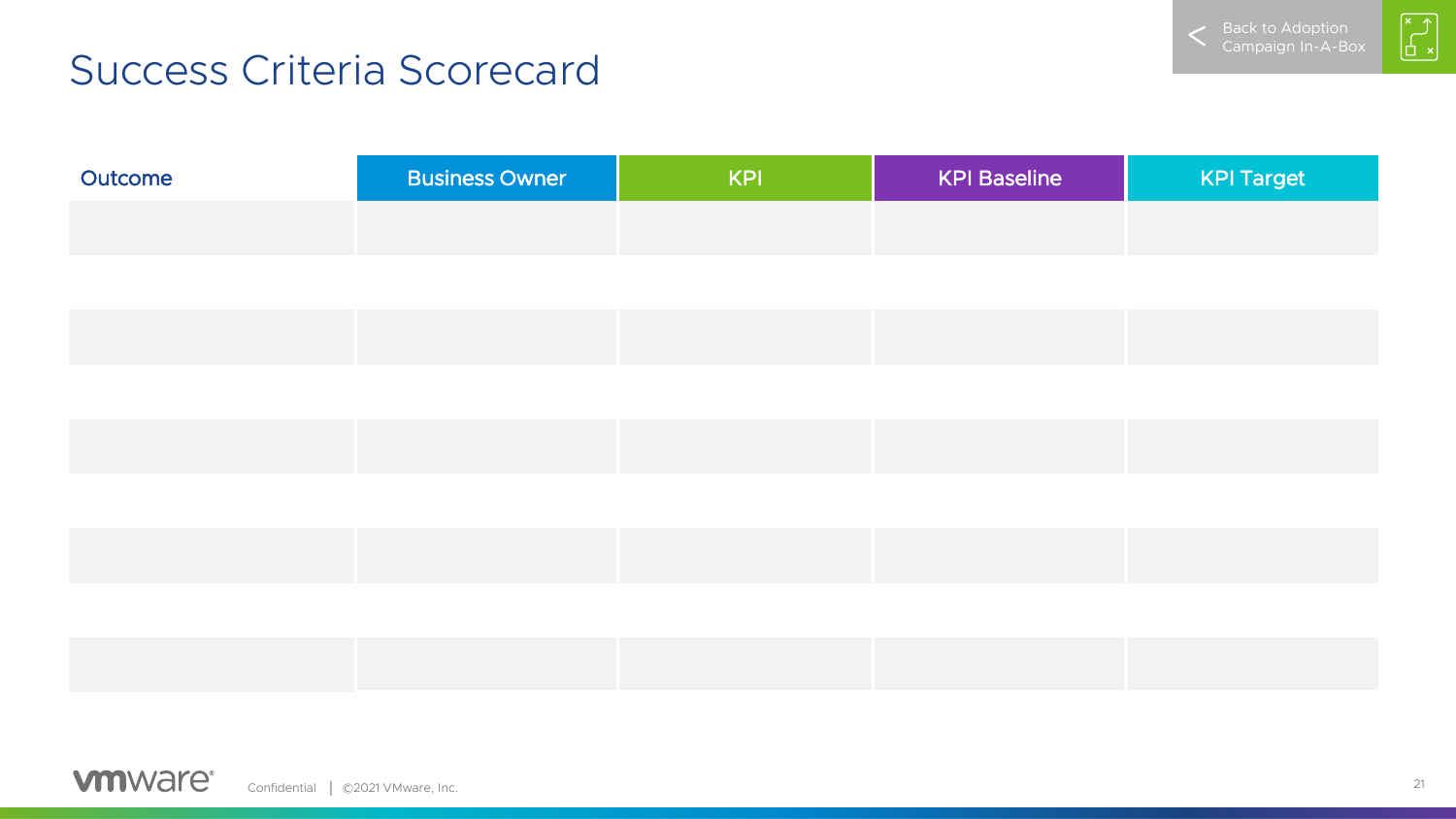

 $\begin{bmatrix} \ast & \mathbb{J} \ \mathbb{L} & \mathbb{J} \end{bmatrix}$ 

# Define a Campaign Schedule

Start early – Ideally, the adoption campaign should progress side to side with the technology deployment, starting during the "Design" phase of a Workspace ONE roll out. Many existing customers, thinking in retrospective, claim they have not started their campaign early enough. However, in many cases a campaign is launched only once the roll out is completed or when employee adoption is slow.

The preparation phase involves completing the following tasks

Defining communication strategy

- 
- Designing communication and promotional assets/engagements
- Developing end users' enablement resources
- Training support staff and defining support offerings

The campaign execution is most effective when it takes place over 8 to 10 weeks. The campaign execution involves completing the following tasks:



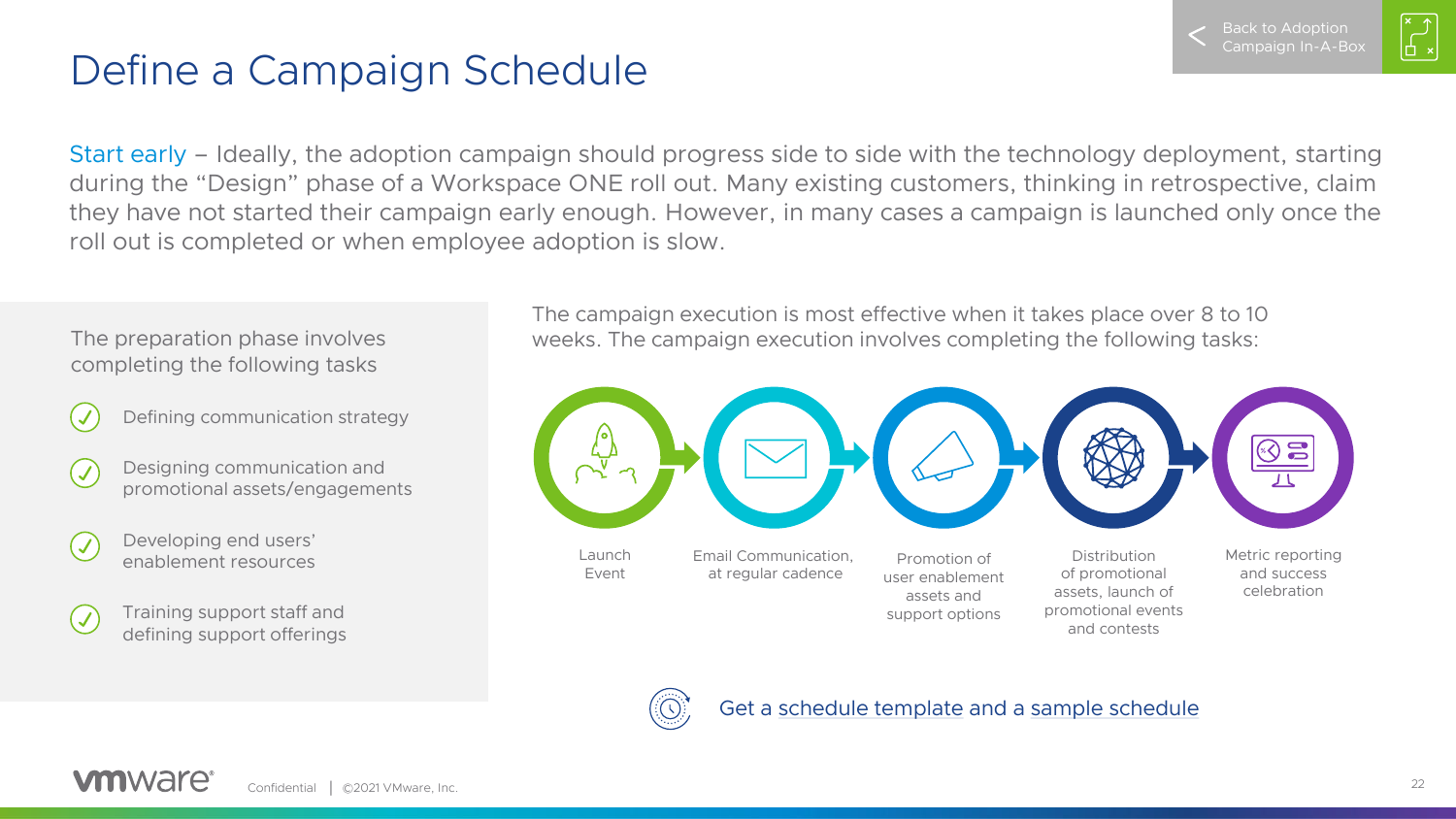<span id="page-22-0"></span>







 $\begin{bmatrix} \mathbf{x} \\ \mathbf{y} \end{bmatrix}$ 

#### Workspace ONE Deployment Timeline

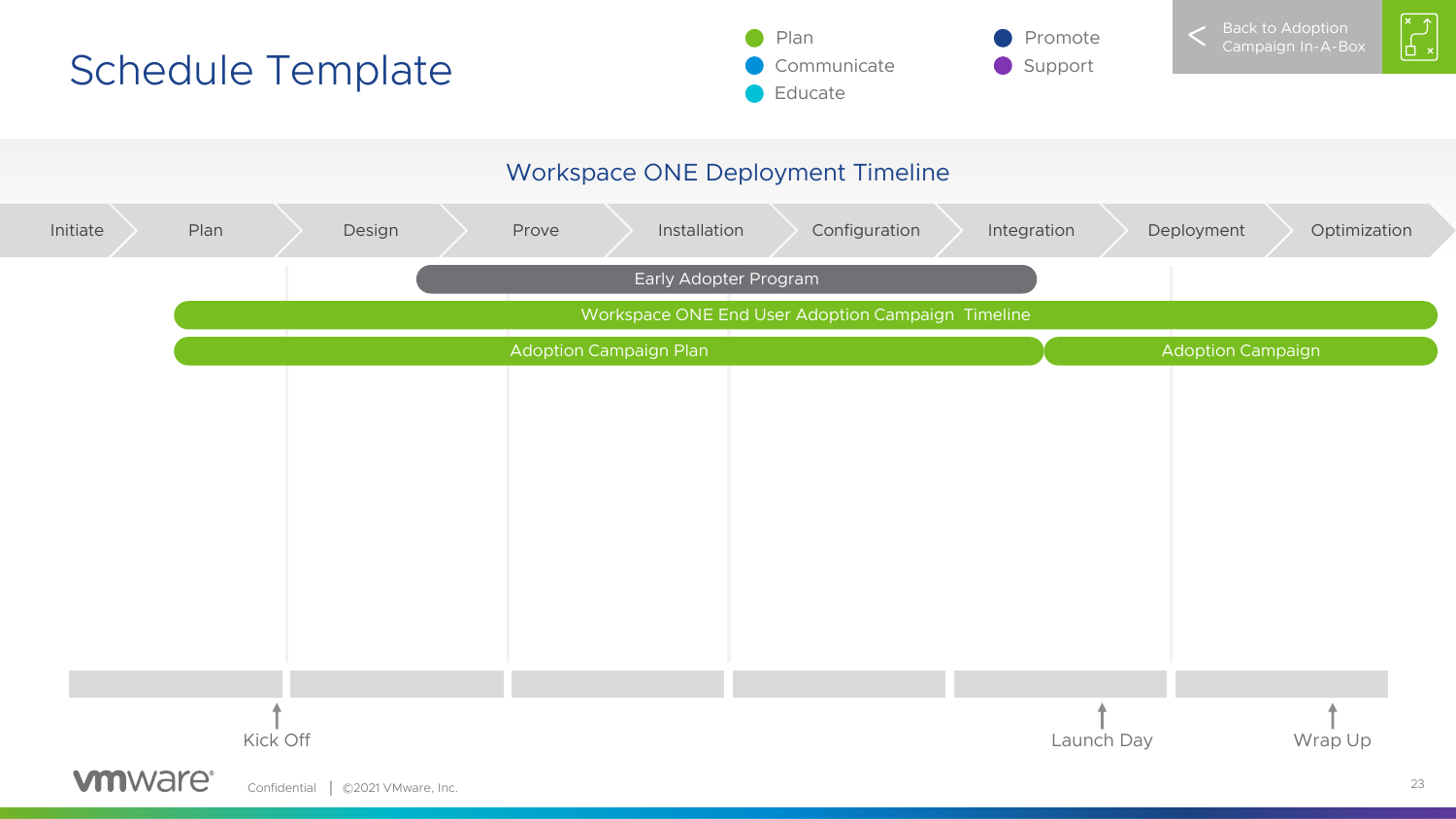<span id="page-23-0"></span>





Back to Adoption [Campaign In-A-Box](#page-4-0)



#### Workspace ONE Deployment Timeline

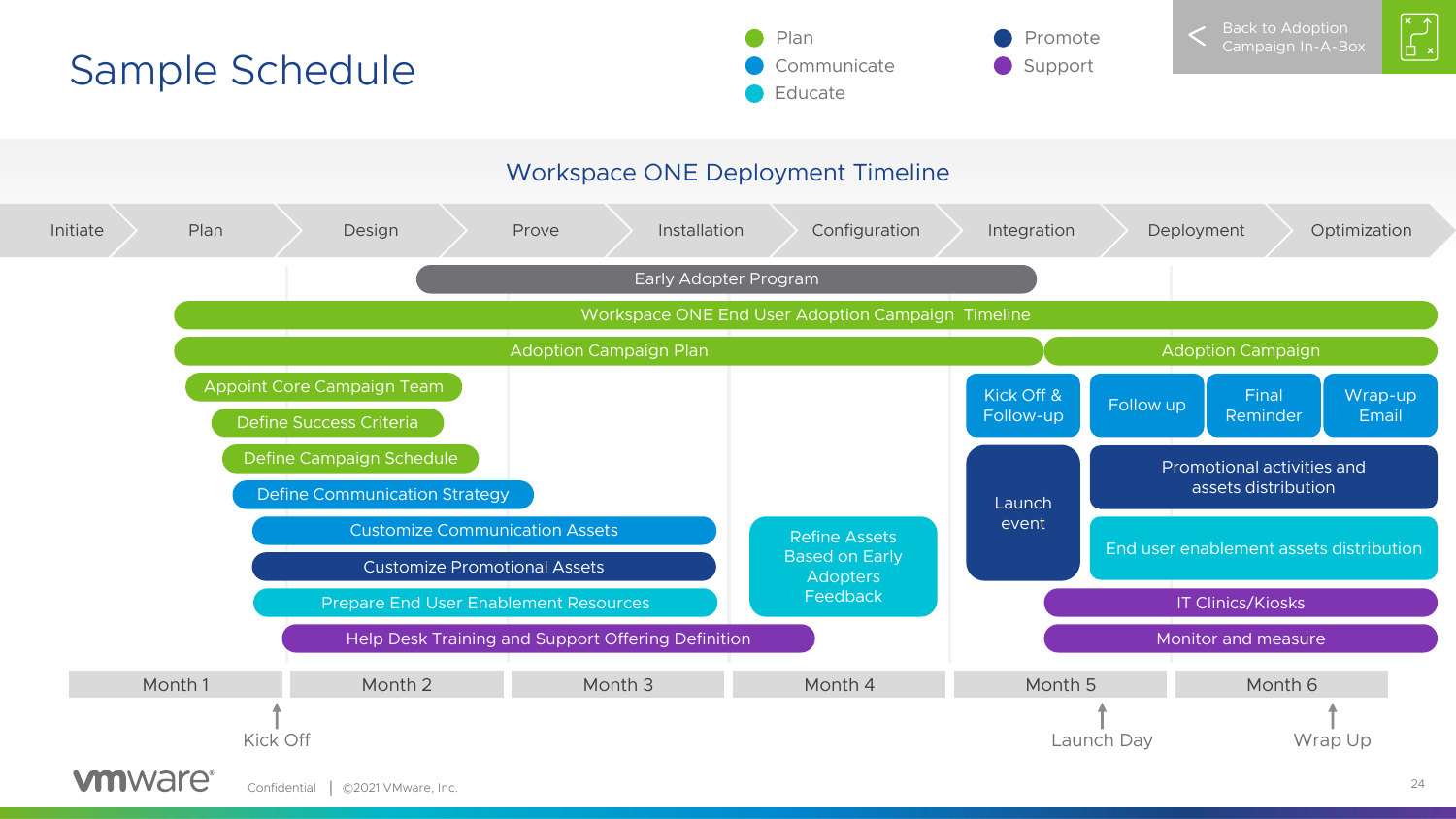# Define Your Communication Strategy

- Name your initiative (for instance "Acme's Digital Workspace" "Acme Workspace")
- 2

3

1

- Determine which communication channels will be use (email, intranet, corporate social, etc.)
- Select appropriate sender for each communication type

| <b>Message</b>                                                               | Sender                                                       |
|------------------------------------------------------------------------------|--------------------------------------------------------------|
| Why your company is deploying<br>Workspace ONE, outcome expected             | C-level executive                                            |
| About Workspace ONE feature and<br>functionalities, employees' enablement    | EUC leader, other IT leader,<br>champions and early adopters |
| Impact of Workspace ONE on team an<br>individual work, resistance management | Managers, supervisors, HR                                    |



Identify the appropriate message receivers, including impacted teams, supervisors, support teams and determine what they need to know and when





Determine local language requirements and  $\begin{pmatrix} 6 \end{pmatrix}$  any other cultural adjustment

7 Tailor your communication to your company andculture.  $\Theta$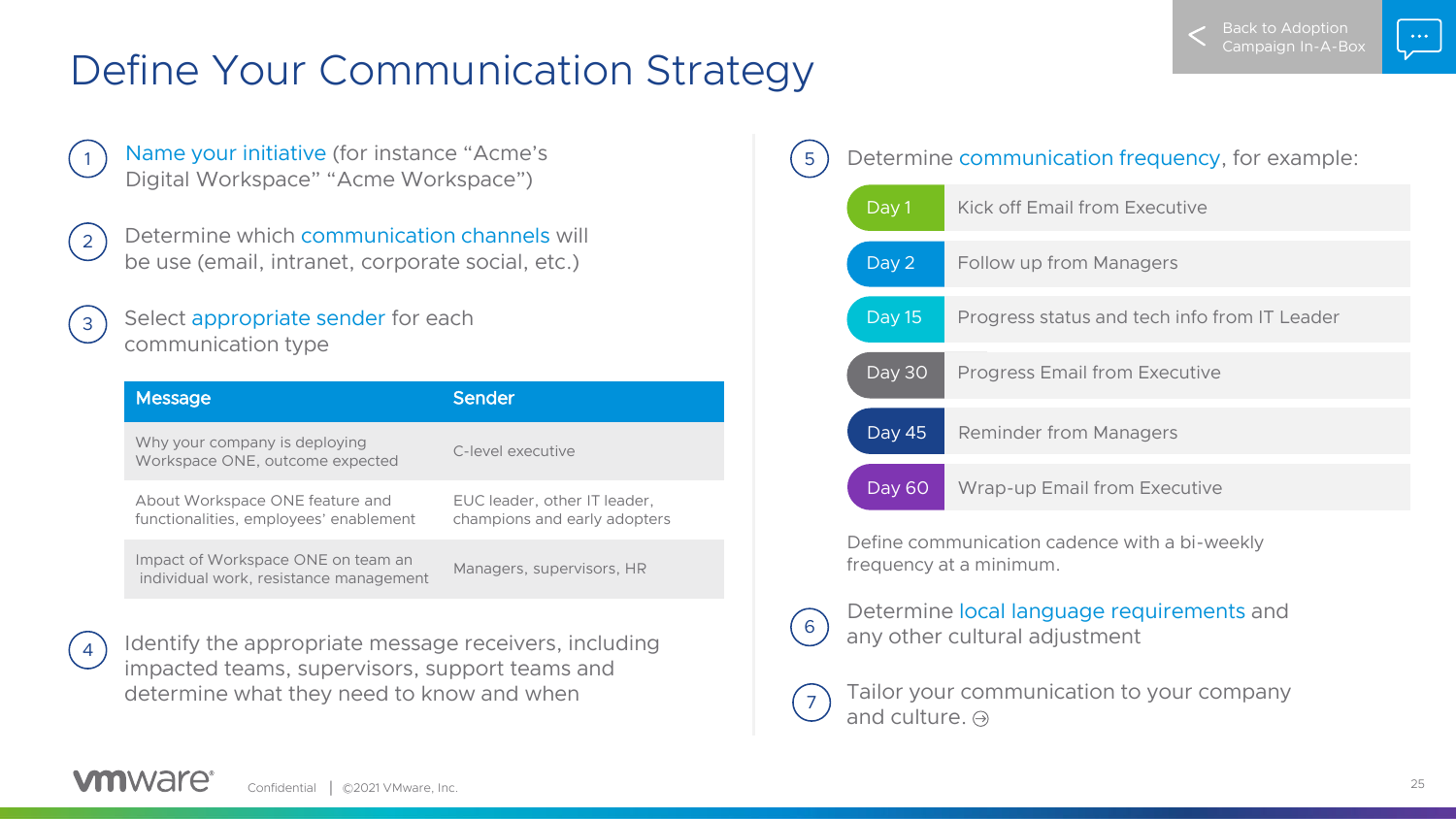# <span id="page-25-0"></span>Tailor Communication to Company and Culture

- Keep it simple, tell employees on what is relevant to them, using engaging language
- Avoid discussing technologies and focus on what's in it for the employees: how Workspace ONE will help them be more productive, avoid repetitive, non valuable tasks
- Deliver information in a crescendo, over approximately two months: initially it is likely to be focused on rising awareness, but as you progress in your campaign, communication content should become deeper and richer
- Address users' privacy concerns clearly and upfront!
- State clearly what is expected from your employees. Clarify with actions/processes are mandatory and which one are optional and communicate accordingly
- Executive sponsorship and involvement will show leadership by example
- Test your communication assets on early adopters during pilot
- Set up a feedback mechanism for ongoing suggestions on improvement

If your organization is migrating to Workspace ONE from another platform management product, make sure your communication messages and your enablement assets:



Highlight the additional benefits gained with Workspace ONE <sup>2</sup>





Describe how the employee experience will change after the migration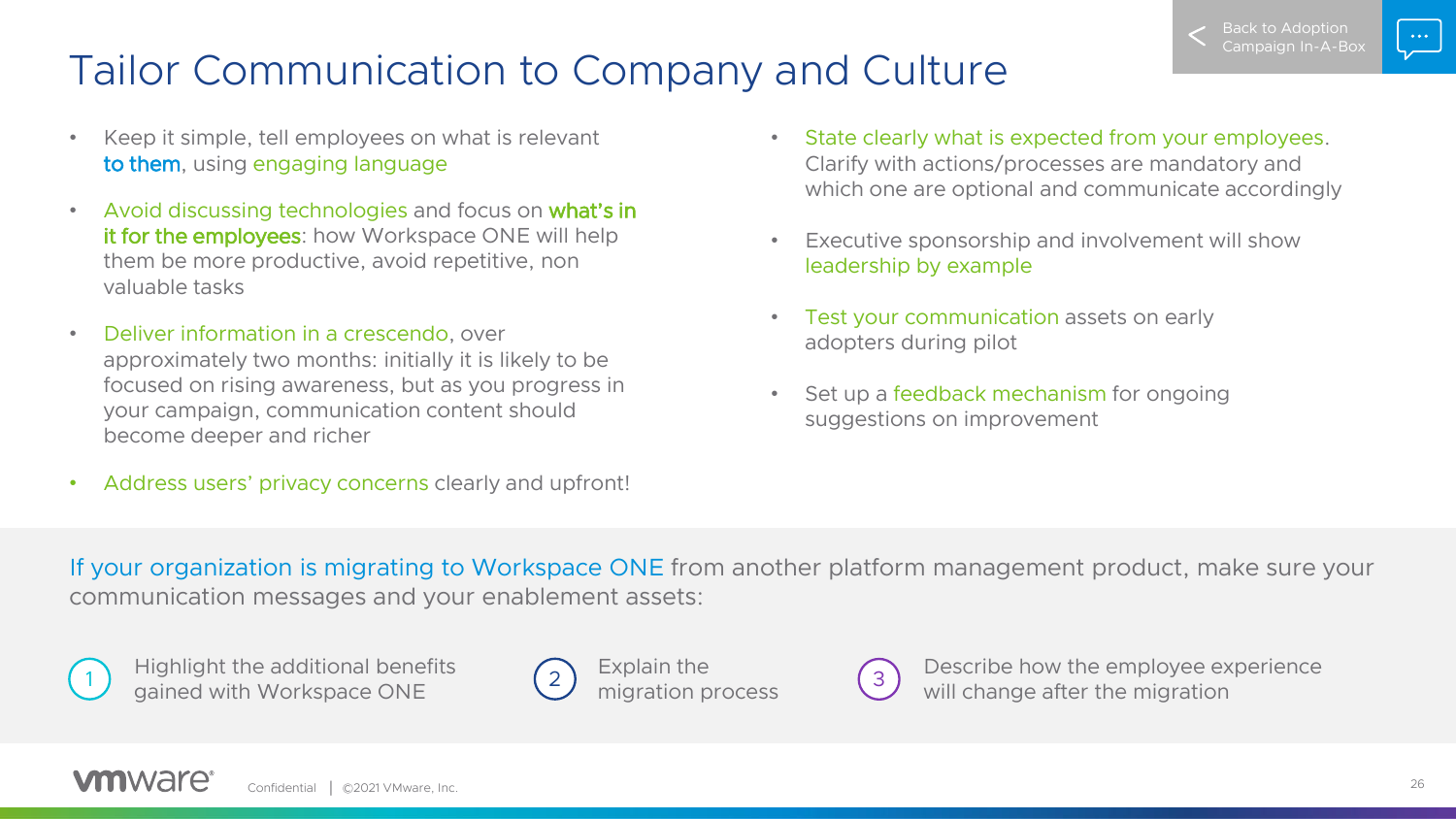### Customize Communication Assets

Explain to employees the reasons for adopting Workspace ONE and expected outcomes for the organization, their teams, and themselves. Create the combination of assets that best suits to your workforce and organizational culture, by selecting from pre-designed, pre-written templates!

Sample communication assets:



Back to Adoption  $\cap$ ampaign In-A-Bo $\cap$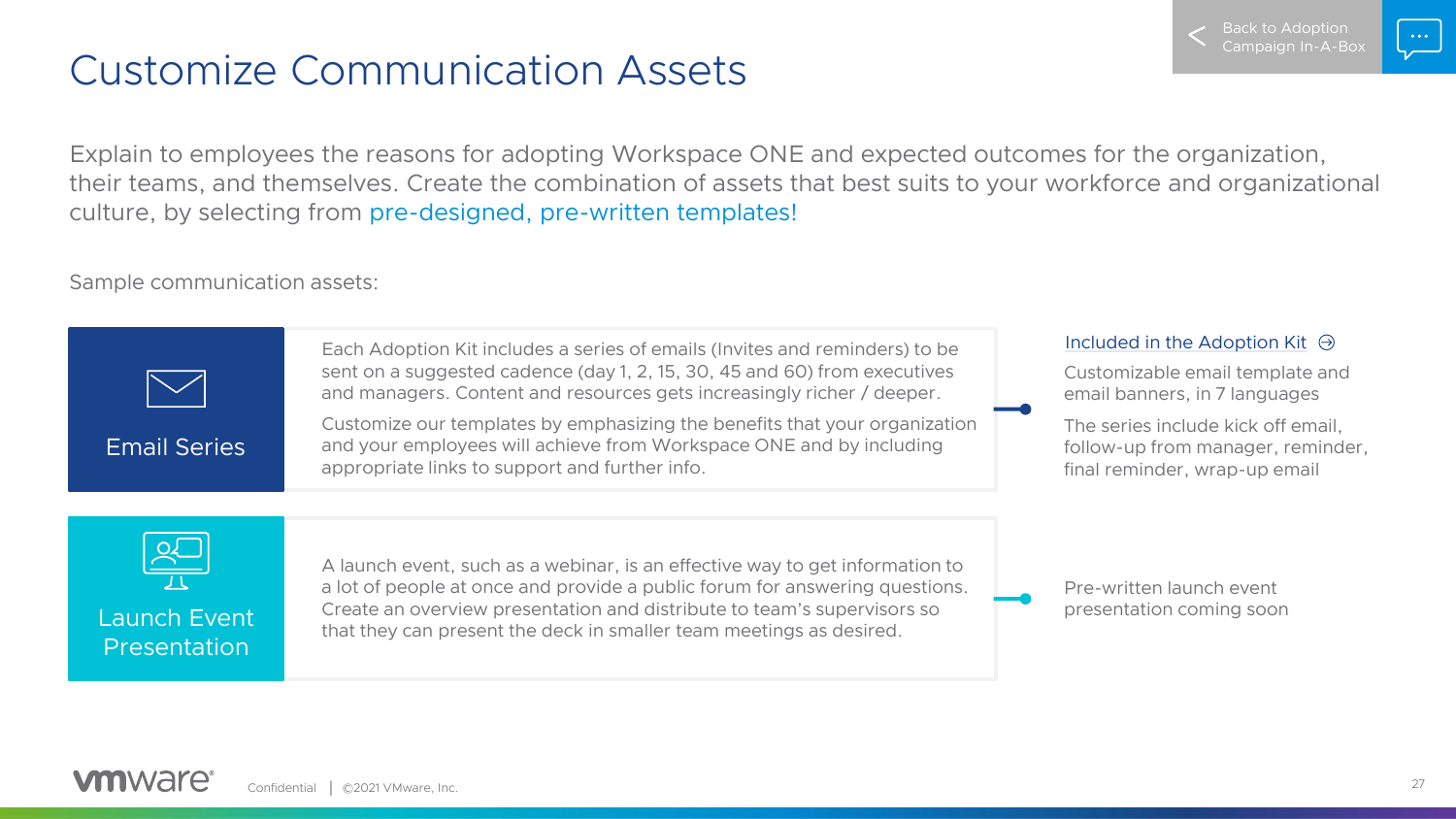

# <span id="page-27-0"></span>IT Training

Make sure Help Desk is adequately trained on Workspace ONE and ready to assist employees in pilots and roll out. VMware offers a range of Workspace ONE training options for IT and Help Desk staff, including:



### [VMware Workspace ONE:](https://mylearn.vmware.com/mgrReg/courses.cfm?ui=www_edu&a=one&id_subject=95719)  UEM Bootcamp [V21.x] ⊕

Download the complete catalog of [VMware Learning Paths](https://www.vmware.com/content/dam/digitalmarketing/vmware/en/pdf/company/vmware-learning-paths-v3.pdf#page=16) for additional information on how best to prepare your teams across the VMware technology stack



Visit [VMware Customer Connect Learning](https://www.vmware.com/learning/connect-learning.html) for self-paced online tutorials to learn about Workspace ONE. We find that Help Desks where IT admins have completed at least the Fundamentals courses have smoother rollouts and high levels of adoption



Remember to visit **VMware Digital Workspace TechZone** for a wide variety of technical resources and actionable advice around Workspace ONE

Click [here](#page-28-0) to see the full list of VMware Learning Resources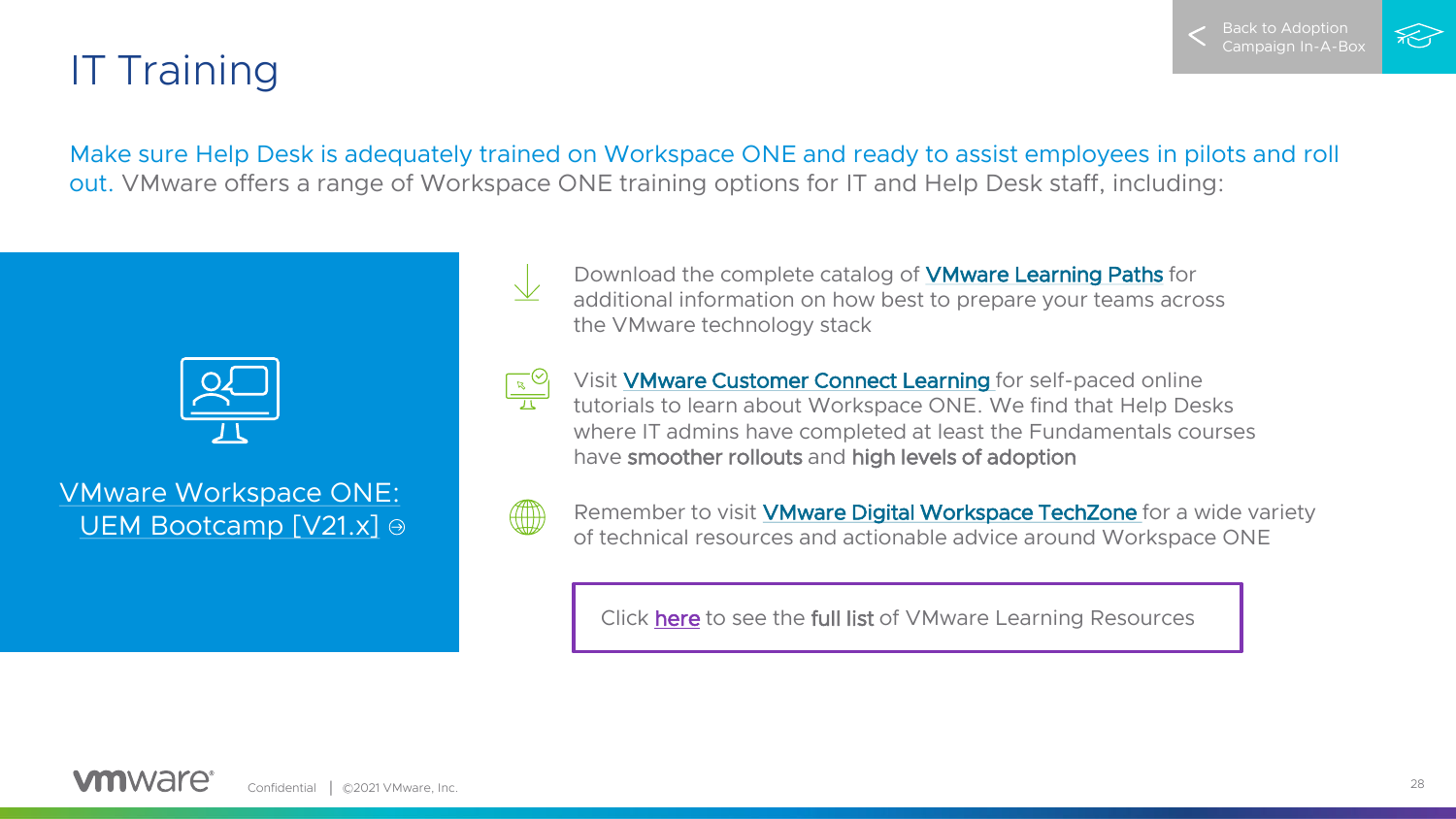# <span id="page-28-0"></span>VMware Online Learning Resources





#### VMware Communities: [http://communities.vmware.com](http://communities.vmware.com/)

- Start a discussion.
- Access the knowledge base.
- Access documentation, technical papers, and compatibility guides.
- Access communities.
- Access user groups.



VMware Customer Connect: [http://my.vmware.com](http://my.vmware.com/)



VMware Hands-on Labs: [http://hol.vmware.com](http://hol.vmware.com/)



#### VMware Tech Zone: <https://techzone.vmware.com/>

• Adoption Kits <https://techzone.vmware.com/utilities#end-user>



Workspace ONE UEM Knowledge Base: [https://support.workspaceone.com/kb](https://support.workspaceone.com/kb?sort=newest)



VMware Support: <http://www.vmware.com/support>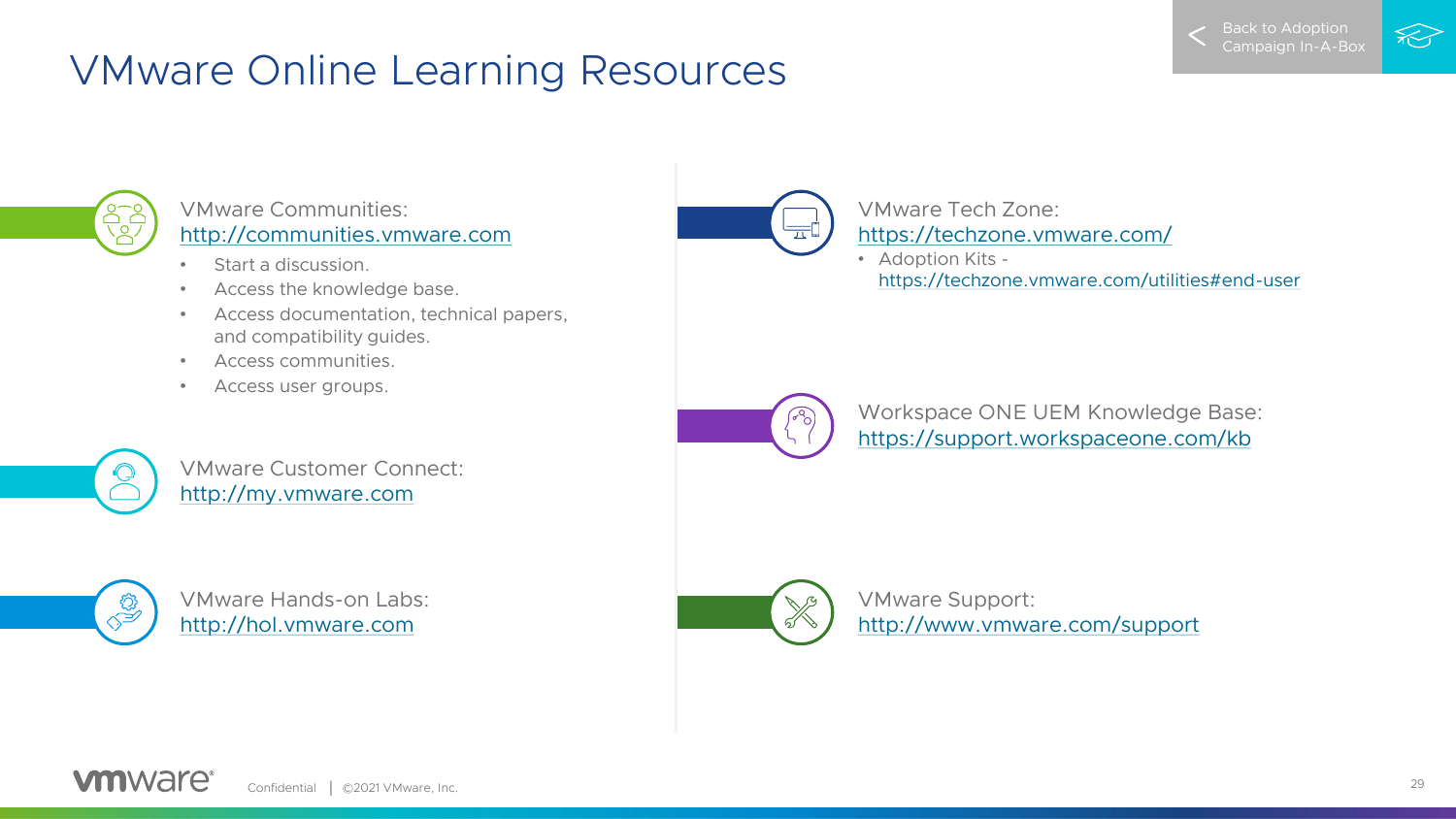### <span id="page-29-0"></span>Prepare End User Enablement Resources

Following the communication strategy guidelines, create employees' enablement documentation, to help employees get started and become proficient with Workspace ONE. Choose the media that align best with content consumption preferences in your organization. Check out our pre-designed, pre-written templates and ready to use assets!

Sample employees' enablement resources:

| <b>Asset</b>             | <b>Description</b>                                                                                                                                                                                                                                                                                                                                                                                                                            | Included in the Kit                                         |
|--------------------------|-----------------------------------------------------------------------------------------------------------------------------------------------------------------------------------------------------------------------------------------------------------------------------------------------------------------------------------------------------------------------------------------------------------------------------------------------|-------------------------------------------------------------|
| FAO                      | Answers to any obvious question that employees may ask immediately. It will address privacy<br>issue, types of devices supported, and any new policies that may enforce. Use our pre-written<br>FAQ as Is or complement with any other additional point you want to clarify<br>When migrating from a different platform, complement our FAQ by explaining what additional<br>benefits will employees get and how their experience will change | Customizable FAQ, in 7 languages                            |
| Enrollment guides        | Step-by-step instructions with screenshots or 2 min videos to enrollment. Use our<br>pre-written enrollment guides as is or, for best results, customize them to reflect in full your<br>enrollment experience.<br>When migrating from a different platform, complement our enrollment guide with<br>guidance on how to move away from previous product.                                                                                      | Customizable pictorial enrollment<br>guides, in 7 languages |
| How to, tutorials videos | These videos show the Workspace ONE experience and walk you through features and<br>functionalities. Videos also explains how privacy is protected with Workspace ONE.<br>Consider creating your own onboarding/enrollment videos, with early adopters or champions:<br>this has proven to be very effective with many VMware customers!                                                                                                      | YouTube Playlist<br>"Workspace ONE Insights for Users"      |
| Website                  | An educational site just for end users, the Workspace ONE User Zone, showing tips and tricks<br>videos and inclusive of section dedicated to privacy                                                                                                                                                                                                                                                                                          | Whatisworkspaceone.com                                      |
| Onboarding Instructions  | When adopting a new onboarding process, such as Microsoft Out of the Box Experience<br>(OOBE) for factory provisioned hardware, consider distributing or including in the device box a<br>leaflet containing a guide of the new procedure                                                                                                                                                                                                     | Customizable onboarding guide                               |
|                          |                                                                                                                                                                                                                                                                                                                                                                                                                                               |                                                             |

Access all assets [here](https://kb.vmware.com/s/article/2960852)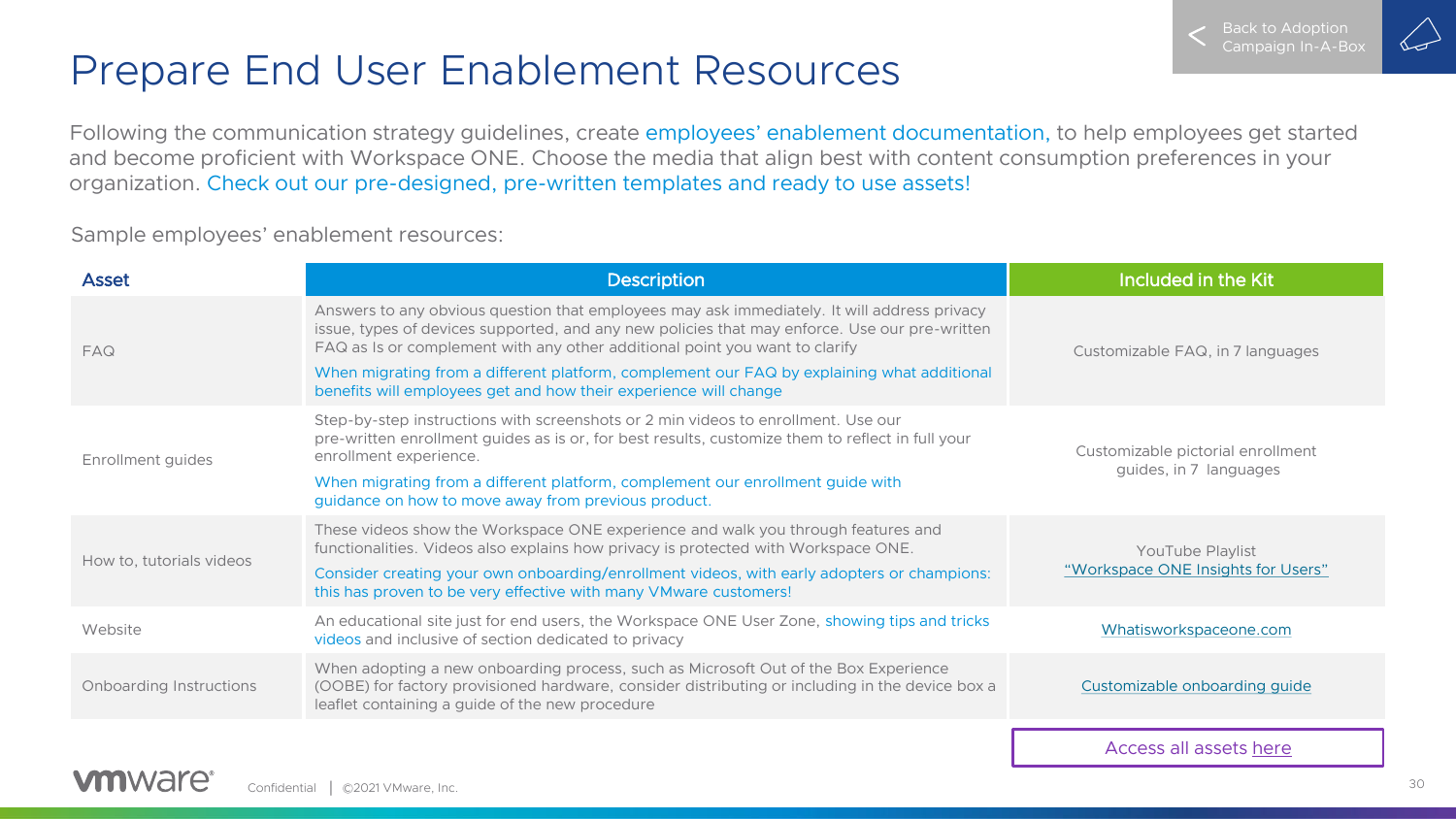# Create Promotional Assets and Engagements

Inspire in your workforce the desire to be more effective with Workspace ONE. Check out our pre-designed, pre-written promotional assets and promotional ideas!

Sample employees' enablement resources:

| <b>Asset</b>        | <b>Description</b>                                                                                                                                                                                                                                                                                                                  | Included in the Kit                                  |
|---------------------|-------------------------------------------------------------------------------------------------------------------------------------------------------------------------------------------------------------------------------------------------------------------------------------------------------------------------------------|------------------------------------------------------|
| <b>Banners</b>      | Easily customize banners to use in your email communication and on your company internal<br>website and social! The Workspace ONE Adoption Kit Wizard enables you to create banners<br>with your company logo, corporate colors, in your preferred communication style, with a<br>professional look and feel, in just 3 easy steps. | Workspace ONE Adoption Kit Wizard                    |
| Posters             | Post around office and in common areas                                                                                                                                                                                                                                                                                              | Customizable poster templates,<br>in 7 languages     |
| Videos              | Promotional launch video that shows the benefits of the program for employees<br>in a relatable way, guided tours                                                                                                                                                                                                                   | Complete video ready to use                          |
| Launch event        | Record the launch webinar and post on your company's intranet or a shared drive so that<br>employees who cannot attend can view it at their convenience                                                                                                                                                                             | Pre-written launch event<br>presentation coming soon |
| Contest and rewards | Several VMware customers have successfully promoted adoption of Workspace ONE by<br>launching contest among different teams, departments or business units                                                                                                                                                                          | Click here<br>for ideas and suggestions              |

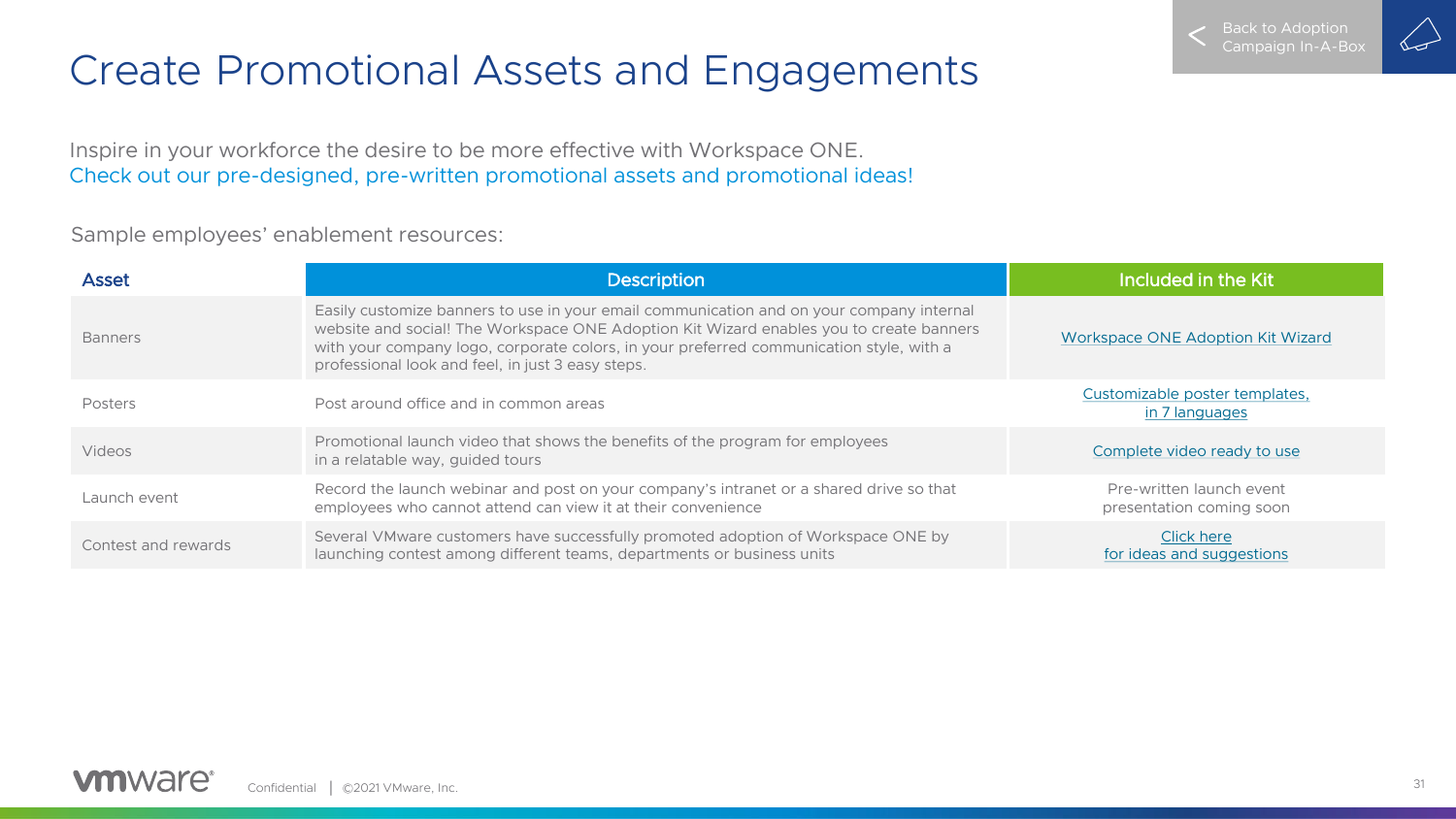### <span id="page-31-0"></span>Contests and Rewards

### Promote adoption of Workspace ONE by launching a contest!

Several VMware customers have successfully promoted adoption of Workspace ONE by launching contests among different teams, departments or business units. Here are some ideas explicitly targeted at employees that will allow you to hit the ground running.

#### Manager Challenge

There is nothing like a little friendly manager competition to get people motivated! Appeal to their competitive nature by setting up an enrollment challenge where each manage is tasked with getting their team to enroll their devices. Using the new Intelligence capabilities within Workspace ONE, you can monitor adoption rates in customized reports or in dashboards to get the exact information you need. Set a timeframe and award prizes to the top 3 (or more!) managers who were able to get the highest percentage of their teams to enroll. (See prize ideas below) This is a great way to utilize mid-management level employees to evangelize the program to their teams.

#### Employee Prize Drawings

There are many ways you can structure a company0wide employee drawing. We recommend using a combination of these in a tiered approach over time to target as many people as you can. "The first XX employees to activate Workspace ONE on their personal device gets X prize." This is an effective way to gain momentum at the beginning of the campaign. This approach targets and rewards the early adopters and helps achieve those early successes that you can turn into internal success stories to influence others to register. For smaller companies, offer this at a companywide level. For larger companies, you can offer this at a departmental or team level if appropriate. "Activate your device by XX date and be entered into a drawing for X prize(s)." Depending on when you set the date for, this can be quick or over a longer period of time. Don't make it too long or people will not feel a sense of urgency or may lose interest. This can also work by week or month as you ramp up your campaign efforts.

#### Prize Ideas

Prizes are an effective way to incent employees to take action, and they don't have to bankrupt your budget. Here are some ideas for prizes you can offer your employees that will work for organizations with any size budget and any office set up. Please check with your legal department for any restrictions your company has on giving prizes to employees

- No cost: Wall of Fame | Meet with an Exec mentoring time | Dress down days | Work from home days | Additional half or full day off | Premium parking spots | Vouchers for company store merchandise
- Low cost: Catered lunch in the office I Choice of home delivered meals I Lunch with an executive I Gift cards \$25 and under I VMware branded merchandise
- **Premium Items:** Home office furniture/supplies | Sporting event tickets | Local educational class vouchers | Smartphones | Tablets | Speakers or headphones | Smartwatch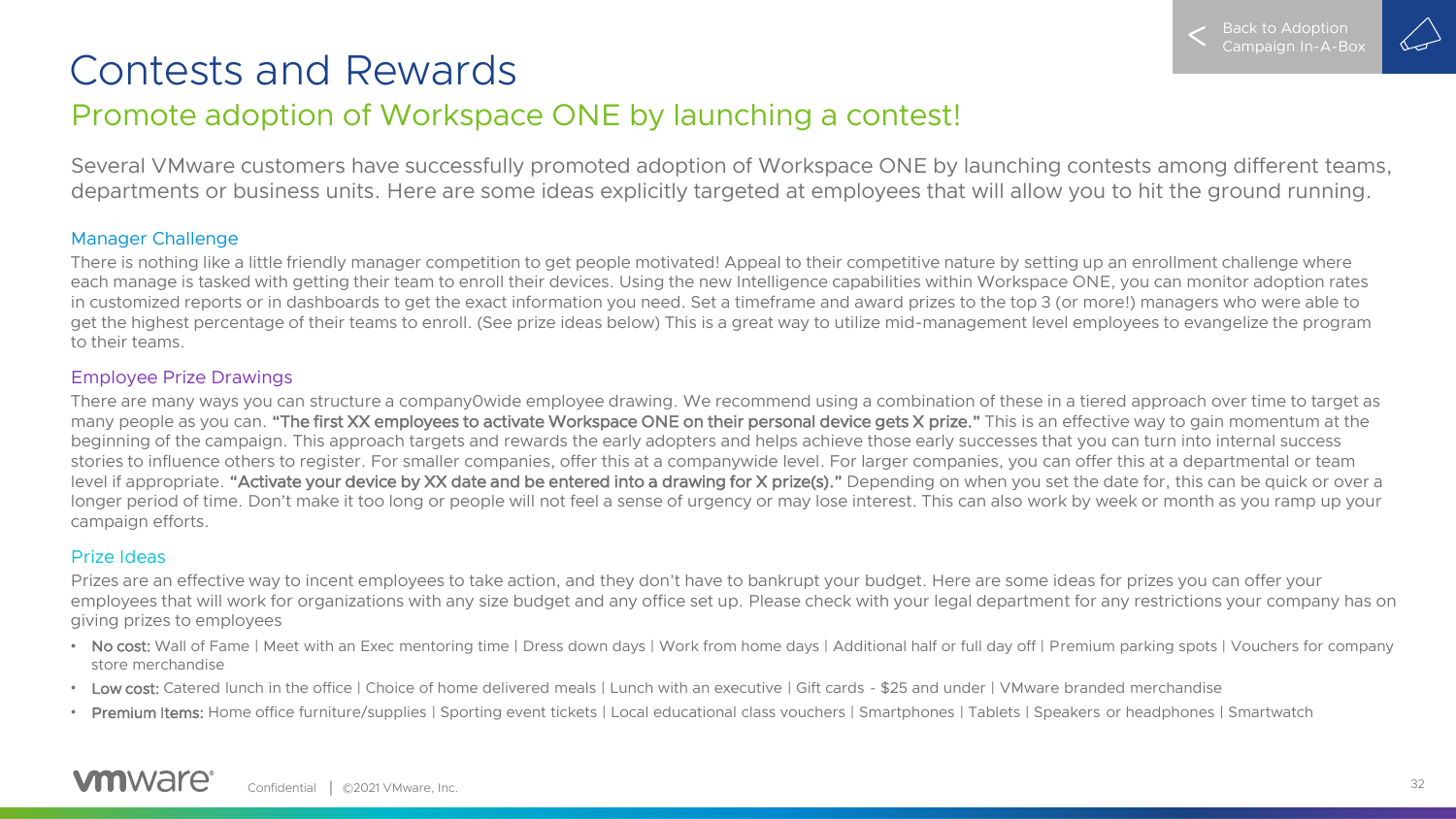### Support

Technical support for employees taking advantage of Workspace ONE is extremely important and will be ongoing, to some extent, long after the campaign has ended. First and foremost, your IT department should have adequate training on the full features and functionality of the Workspace ONE console, as well as the implications to employees. [See how VMware can help](#page-27-0).

Here are some recommendations for things your company can do to support employees during your campaign. Don't forget that people consume information in different ways, so it's always a great idea to plan for written, visual and spoken support methods to help ensure a smooth transition with your end users

#### Virtual IT Clinics

For the duration of the campaign, making your IT team visible and accessible can significantly improve adoption rates and the overall success of the program. We recommend holding open IT clinics during high volume hours over your virtual meeting platform or through scheduled in person one-one meetings. You can publish "office hours" or assign one or two IT specialists that are specifically dedicated to helping employees enroll their device during certain hours

### Virtual Kiosks

Staffed by IT and facilities and can be hosted on your corporate intranet or virtual meeting tool. These kiosks act as a proactive outreach to demonstrate apps, demo privacy controls, assist with app installation, etc.

#### Help Desk

Most employees rely on their Help Desk team to solve technology-related issues for them. Make sure your Help Desk team is adequately trained and ready to assist employees before the rollout and campaign launch. [See how VMware can help.](#page-27-0)  $\Theta$ 

#### Documentation

Be sure to polish an enrollment guide or process document for employees on your company intranet that [contains step-by-step instructions. See our selection of](#page-29-0)  our pre-written, customizable enrollment quides  $\Theta$